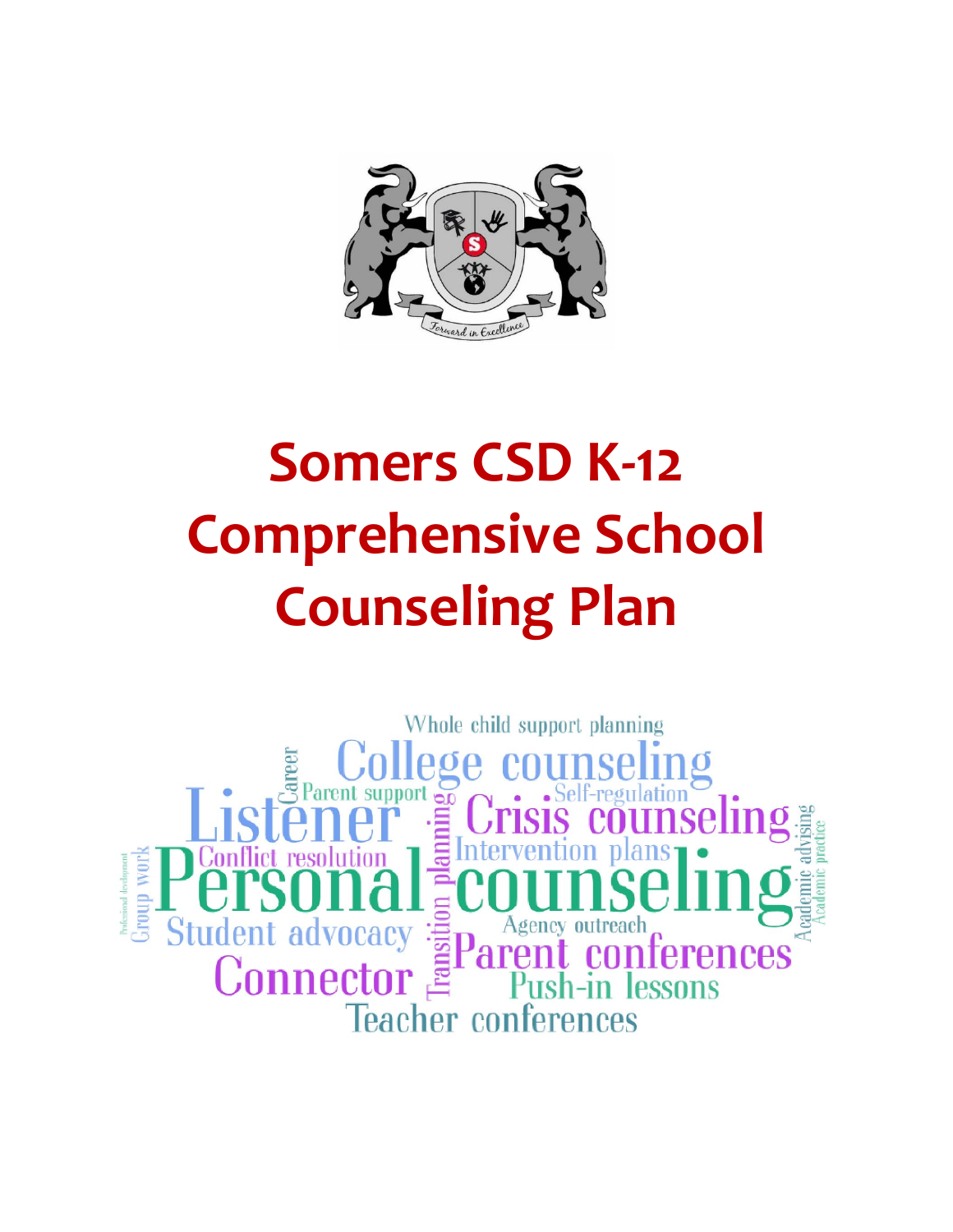# **Introduction**

The Somers K-12 School Counseling Plan is a living document that communicates our school counseling philosophy, goals, systems, and delivery of service within our four schools (Primrose Elementary School, Somers Intermediate School, Somers Middle School, and Somers High School). Embedded within each facet of this Plan, is a consistent striving towards positively influencing our students' current outcomes and future opportunities.

The design of this Plan follows the American School Counselor's Association (ASCA) Model, as well as current research on effective interventions, and the collective professional training and experience of our school counselors. This Plan is also developed through close collaboration with building and district administration, and alignment with respective Success Plans. Many of the programs, goals and objectives described here are successfully executed through our steadfast partnerships with our district school psychologists, social workers, and student assistance counselor. Beginning in the 2017-2018 school year, parents, students and staff also began to have a formal voice in the annual review and maintenance of this Plan. This review will continue twice per year as a means of sharing plans, exploring opportunities and gathering feedback.

According to the American School Counseling Association (ASCA), "The framework of a comprehensive school counseling program consists of four components: foundation, management, delivery and accountability." Our Plan will identify how each of these components are addressed within our counseling programs. The most essential component of *Delivery* refers to the direct and indirect services provided to students by school counselors. Delivery of service is intended to represent the majority (80%) of a school counselor's work, and as such, will constitute the majority of the Plan presented.

It should be noted as well that while the role of a school counselor can be broken down into the two and often interchanged titles of "counseling" and "guidance," each is an accurate description of aspects of a counselor's work. "Counseling" service typically refers to those interventions that address social, emotional or personal challenges that distract and hinder a student from successfully accessing their cognitive abilities, navigating the school environment or simply maintaining a healthy and safe lifestyle. "Guidance" services are typically defined as the more informational, programmatic and instructional aspects of a counselor's responsibilities. Even under the latter umbrella, however, school counselors are still "counseling" students and parents towards making the most appropriate personal choices.

The programs described within this document and direct counseling support provided in each school represent developmentally appropriate counseling for both students and families. The services described here also do not represent the totality of our school counselors' work, as our counselors routinely engage in reflective practice and planning, and make modifications to meet changing student, parent, and organizational needs.

Our counseling program is grateful for the vision and support of our district and building administration, and the Somers Board of Education.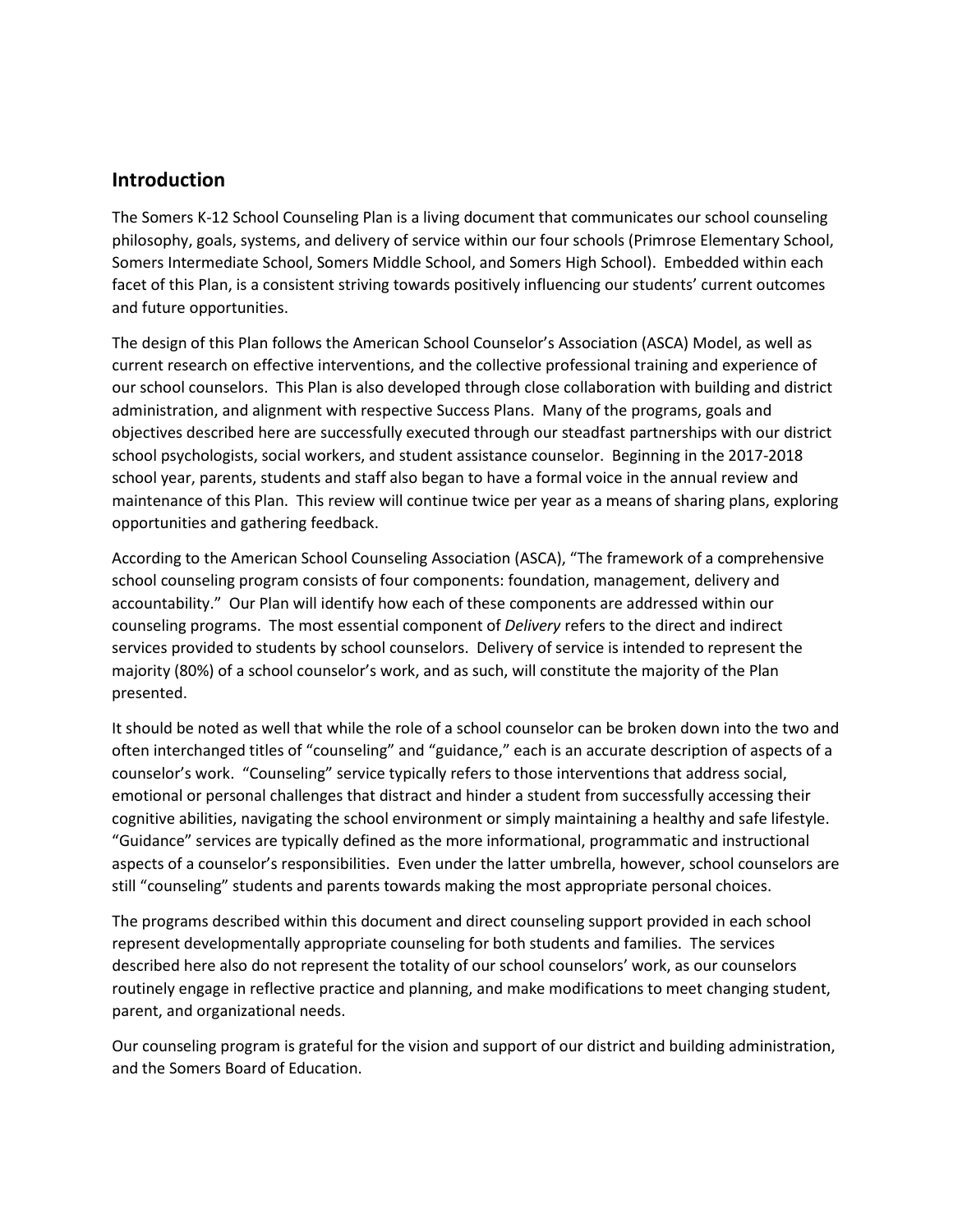# **Somers CSD School Counseling Foundation**

**Program Focus:** We will identify our counseling mission, vision and values, which will be in alignment with district goals.



# **Mission**

We, the Somers Central School District Counseling Department, will nurture our school community by advocating for and promoting a healthy learning environment in order to ensure each individual student's success in both current and future endeavors.

# **Vision**

An exemplary school counseling program ensures that the importance of each student is recognized. We will make a concerted effort to communicate and demonstrate our concerns for and commitment to each student. As a result, each student will feel that he or she is valued as a member of the school community. As a counseling department we are committed to ensuring that:

- Attention is focused on facilitating the successful transition of our students between the four schools.
- Each student and family is provided the information, assistance, and support that encourage the development of personalized educational and career goals.
- The social-emotional well-being and academic progress of each child are continually monitored, and appropriate services are initiated as needed.
- The resources of the department are available to individual students, families, classes, grade levels, and teachers.
- Professional learning is encouraged and supported in a collaborative environment.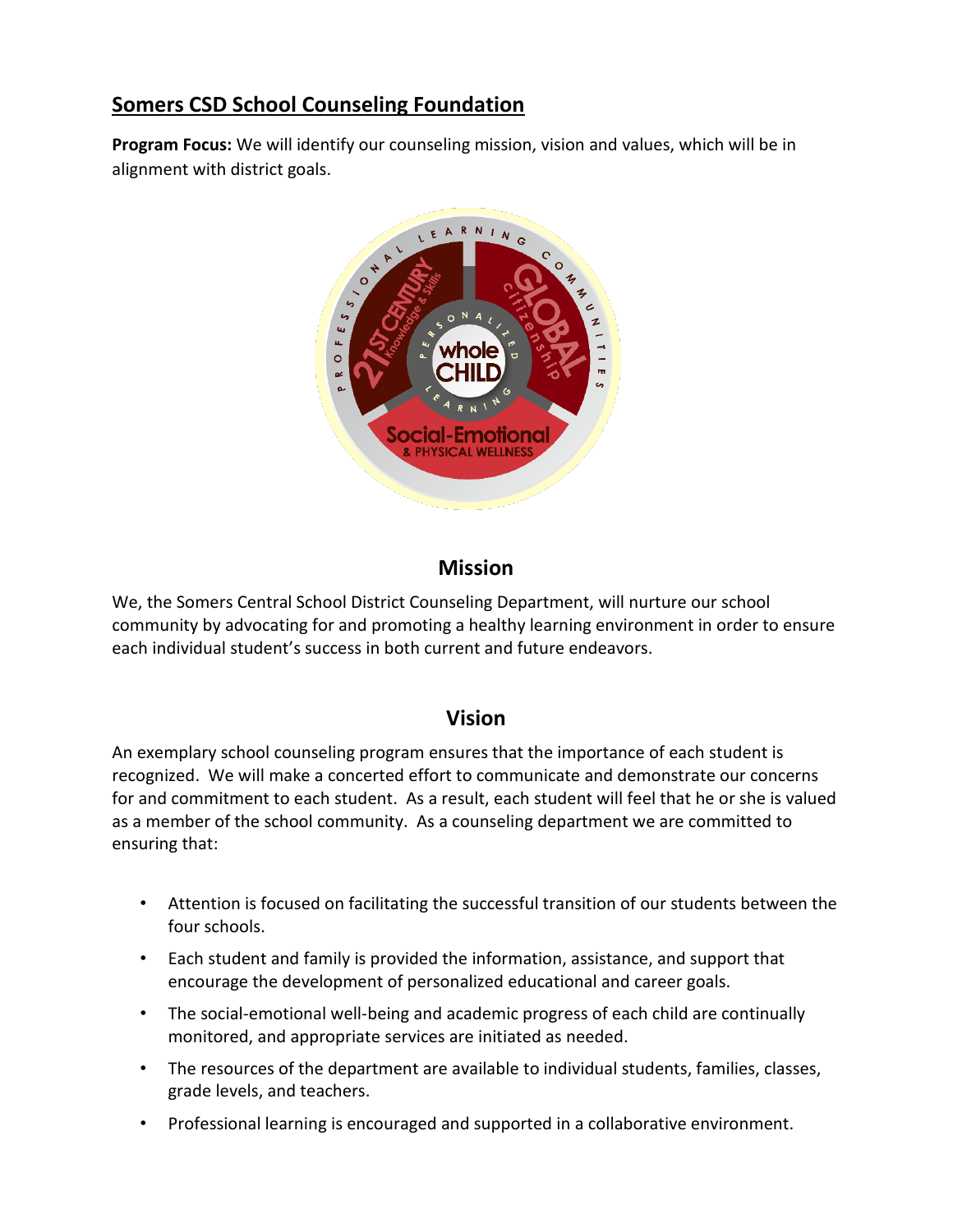# **Values**

In order to advance our shared vision of a model counseling program, we will:

- Provide each child with a safe and caring environment that enables him or her to develop appropriate educational and career goals.
- Collaboratively monitor the social and emotional wellness of each child and deliver personalized services.
- Grow as a professional team and build on our strengths.
- Provide support to students and families in the present and future.
- Model the honesty, integrity, and respect we hope to develop in our students.
- Provide confidentiality to colleagues, parents/guardians, and children.

**Student Competencies**: Through implementation of the Mindset and Behavior Standards and K-12 College and Career Readiness for Every Student, we will target the key student competencies of Academic, Career, and Social/Emotional Development in designing ageappropriate programs and support structures.

**Professional Competencies:** Professional skills and training are continually developed, and ethical standards are followed. Counselors will be diligent in ensuring that all students share equal access and opportunity to the school's programs and services.

# **Somers CSD School Counseling Management**

Annual plans are developed to deliver a counseling curriculum that it is aligned with school and state mandates, and impacts student growth. Systems will also be in place to offer counselors opportunities for the evaluation of their individual strengths and opportunities for growth. Constructive feedback is the foundation for growth, and the counseling department embraces a culture of both formal and informal opportunities for feedback. Counselors understand that such feedback can serve to directly benefit students, parents and the school community.

# **Somers CSD School Counseling Delivery**

Delivery represents the application of the counseling foundation, and amounts to 80% or more of counselor activity. It is noted that Delivery includes both direct and indirect student services. Through professional development, collaborative work among counselors and program management, counselors regularly review, develop and modify the services noted here. Each program is separated by grade level, and reflect developmentally appropriate learning opportunities.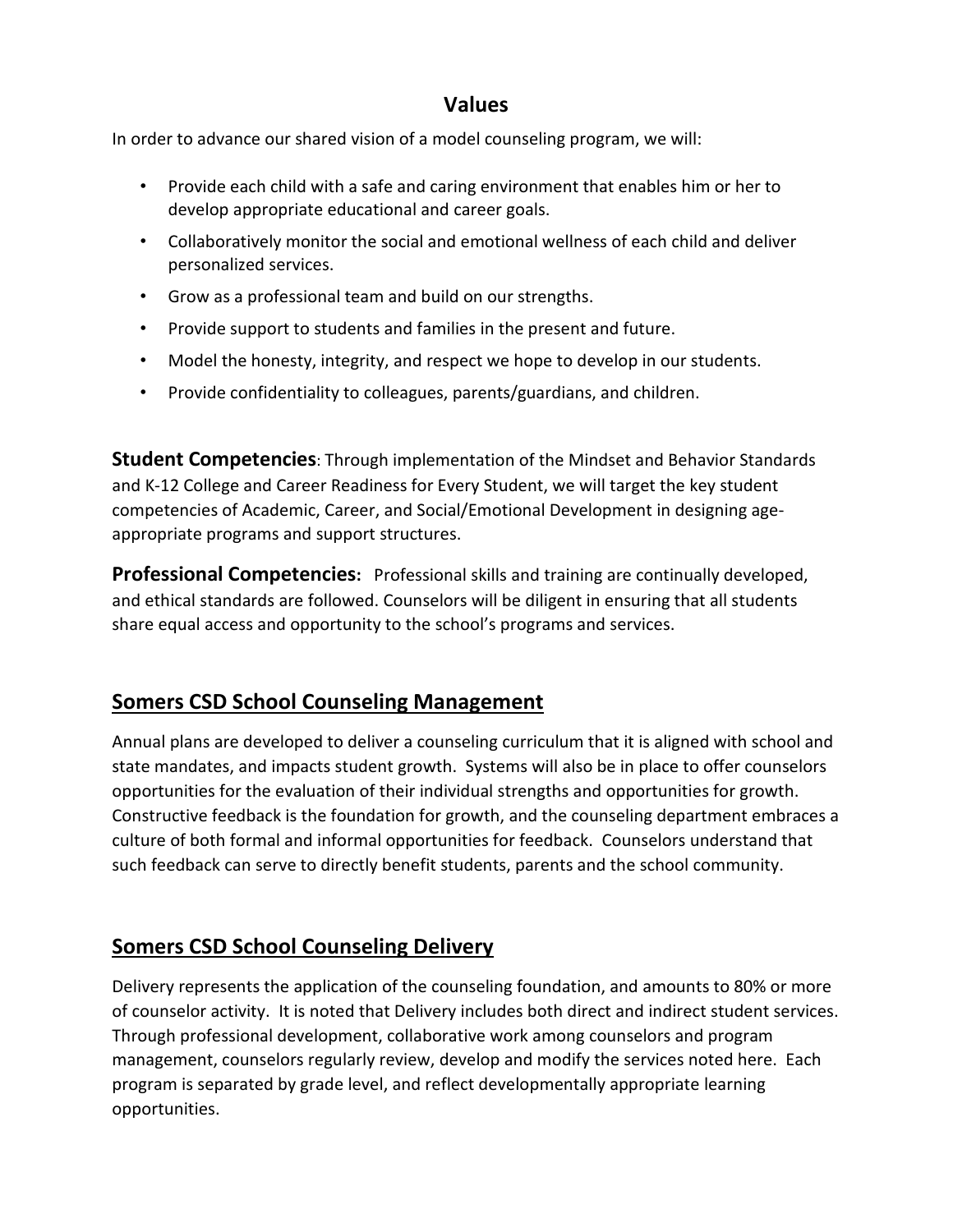**Direct Services:** These services include the delivery of all school counseling programs and curriculum, individual student planning, and responsive services.

| Grade<br>Level(s) | <b>Activity/Service</b>                                   | *Academic, Career,<br>and Social/Emotional<br><b>Development</b><br><b>Standards</b><br>**Mindset and<br><b>Behavior Standards</b> | <b>Objectives</b>                                                                                                                                                                                                                                                                                                                                                                                                                                                                                                                                                                                                                         |
|-------------------|-----------------------------------------------------------|------------------------------------------------------------------------------------------------------------------------------------|-------------------------------------------------------------------------------------------------------------------------------------------------------------------------------------------------------------------------------------------------------------------------------------------------------------------------------------------------------------------------------------------------------------------------------------------------------------------------------------------------------------------------------------------------------------------------------------------------------------------------------------------|
| K, 1, 2           | <b>Lunch Bunch</b>                                        | A:B1, PS:A1                                                                                                                        | Essential Questions: How do I fit in and be accepted by my peers?<br>What makes a good friend? Am I a good friend? What is self-<br>control? How can I deal with feelings? Students will learn:<br>appropriate behavior, personal boundaries, using manners, taking<br>turns, lending support, applying coping skills, friends, self-control.<br>Students will know: coping skills, appropriate, grade-level behavior,<br>how to self sooth, how to be a good friend, how to be a successful<br>student                                                                                                                                   |
| K, 1, 2           | <b>Bucket Filling</b>                                     | PS:A1, PS:B1, PS:C1                                                                                                                | <b>Essential Questions: How is the role of the school counselor</b><br>important for student development? How can you make yourself<br>feel better when you are feeling low? How do your actions and the<br>actions of others impact your day and your emotions? Students will<br>learn: The school counselor, bucket fillers, and bucket dippers.<br>Students will know: How to identify the school counselor and office;<br>when to ask for help and how to ask for help from the school<br>counselor; how to fill their own bucket; how to tell if their bucket is<br>full or empty; how to tell if a friend's bucket is full or empty |
| 1,2               | Music&<br><b>Character Ed</b><br><b>Bucket Filling</b>    | PS:A1, PS:B1, PS:C1                                                                                                                | <b>Essential Questions:</b> Why is bucket filling important? In what<br>ways can you show that you are a bucket filler to others? What<br>does it mean to be a bucket filler?<br>Students will learn: what is kindness, how does kindness impact<br>friendships. Students will know: examples of how to be a bucket<br>filler, how to model kind, bucket filling behavior, how to accept<br>differences among friends, how to appropriately greet friends.                                                                                                                                                                                |
| К                 | <b>Music &amp;</b><br><b>Character</b><br><b>Kindness</b> | PS:A1, PS:B1, PS:C1                                                                                                                | <b>Essential Questions: What is a bucket filler/bucket dipper? What</b><br>can I do to fill someone's bucket? How can I be a good friend?<br>What are qualities I like in a friend? Students will learn: what is<br>kindness, how does kindness impact friendships. Students will<br>know: examples of how to be a bucket filler, how to model kind,<br>bucket filling behavior, how to accept differences among friends,<br>how to appropriately greet friends.                                                                                                                                                                          |
| К                 | Be an<br><b>Upstander</b>                                 | PS:A2, PS:B1, PS:C1,<br>B-SS 2, B-SS 4, B-SS 8                                                                                     | <b>Essential Questions: How can I be an ally to others? What does kind</b><br>behavior look like? Students will learn: what an ally, upstander,<br>bully and bystander are. Students will know: by use of bibliotherapy<br>and video students will share examples of appropriate behavior                                                                                                                                                                                                                                                                                                                                                 |
| 1                 | Be an<br><b>Upstander</b>                                 | PS:A2, PS:B1, PS:C1                                                                                                                | <b>Essential Questions: How do students identify bullying? How can</b><br>students help in bullying situations? What role can students play in<br>bully situations? What are the difference between bullying and an<br>argument between friends? Students will learn: what an upstander,<br>ally, bully and bystander are. Students will know: Learn relationship<br>skills and decision-making skills                                                                                                                                                                                                                                    |

# **Direct Services, Grades K-2, PES**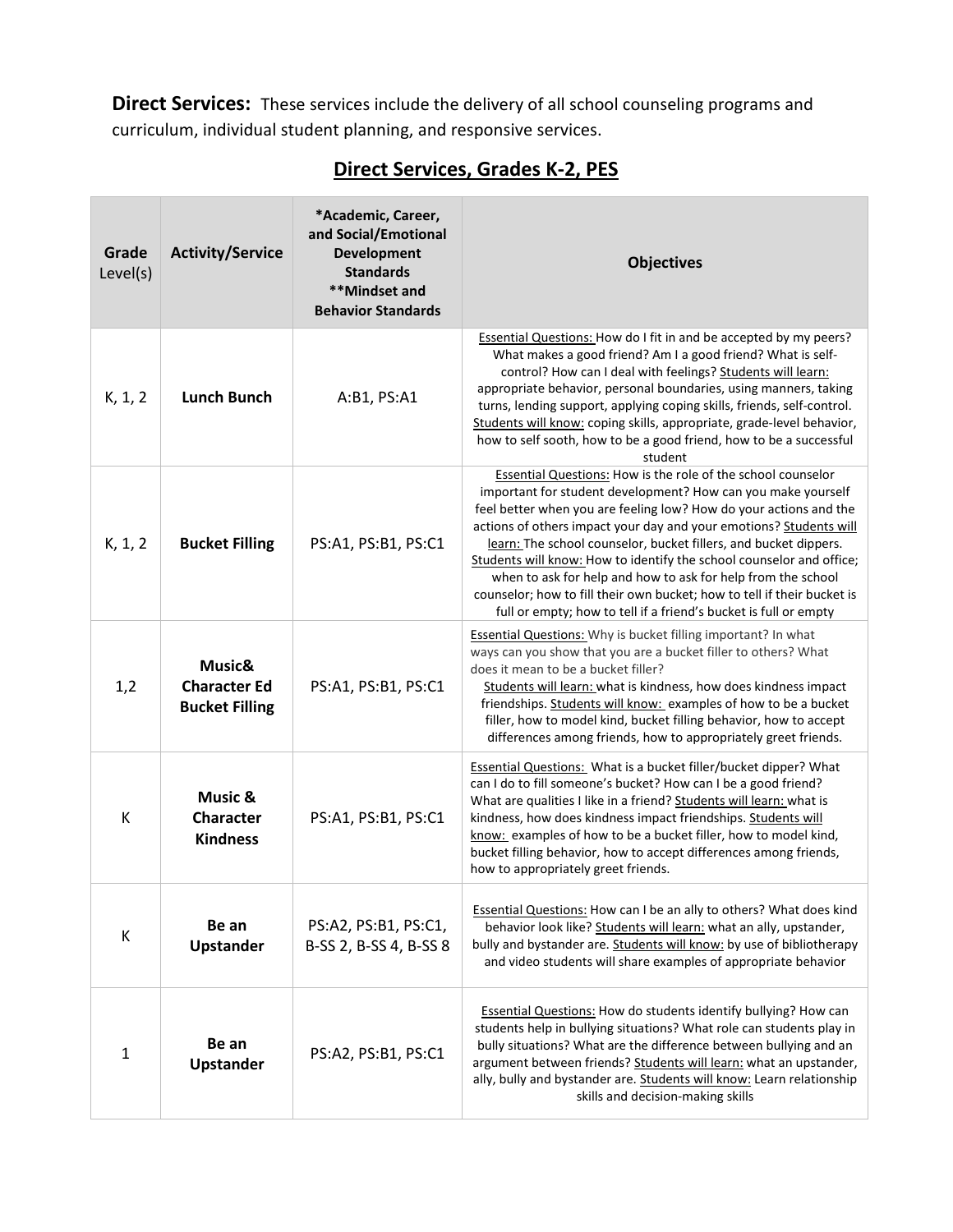| $\overline{2}$ | Be an<br>Upstander                                                 | PS:A2, PS:C1,                       | <b>Essential Questions: How do students identify bullying? How can</b><br>students help in bullying situations? What role can students play in<br>bully situations? What are the differences between bullying and an<br>argument between friends? Students will know: use of video and<br>discussion students speak about what bullying looks like and how<br>kind words can help stop bullying                                                                                                                                                         |
|----------------|--------------------------------------------------------------------|-------------------------------------|---------------------------------------------------------------------------------------------------------------------------------------------------------------------------------------------------------------------------------------------------------------------------------------------------------------------------------------------------------------------------------------------------------------------------------------------------------------------------------------------------------------------------------------------------------|
| K, 1, 2        | <b>Music &amp;</b><br><b>Character</b><br><b>Upstander</b>         | PS:A2, PS:C1,                       | <b>Essential Questions: What is the difference between a bucket</b><br>dipper and a bully? What makes someone a bystander? What can I<br>do to be an upstander? Who are trusted adults that I can talk to if I<br>am being bullied or see someone being bullied. Students will learn:<br>definition of bullying, bystander, upstander, trusted adults.<br>Students will know: the difference between a bully and a bucket<br>dipper, four strategies for being an upstander and to identify<br>trusted adults in their school and in their homes.       |
| K, 1, 2        | <b>Diversity</b>                                                   | PS:A2, B-SS 4, B-SS 7               | Essential Questions: How am I unique? Why are differences<br>valuable? Or are they? Students will learn: differences, acceptance<br>and similarities. Students will know: that people are different and<br>recognize their own personal differences and similarities.                                                                                                                                                                                                                                                                                   |
| K, 1, 2        | <b>Music &amp;</b><br><b>Character</b><br><b>Diversity</b>         | <b>PS:A2.2</b>                      | Essential Questions: How can I learn more about myself? How can I<br>respectfully learn more about others? How can I show compassion<br>to others? How can you express yourself respectfully when noticing<br>differences? Students will learn: how to respectfully notice<br>similarities and differences among their peers. How to show respect<br>to peers regardless of these differences or similarities. Why<br>diversity is important. Students will know: how to celebrate<br>differences among their communities.                              |
| K, 1, 2        | <b>Music &amp;</b><br>Character<br><b>Self Control</b>             | PS:A1.8, PS:A1.5                    | Essential Questions: What can I do to calm my body when I am<br>feeling a BIG emotion? Do my actions help make situations better or<br>worse? What can I do to make a situation better? Who can I go to if<br>I am feeling a BIG emotion? Students will learn: What are big<br>emotions/feelings? What is self control? What/who are trusted<br>adults. Students will know: situations that trigger BIG emotions,<br>three steps to managing self control and how to calm their body.<br>Students will identify who their trusted adults are.           |
| K, 1, 2        | <b>Music &amp;</b><br><b>Character</b><br>Growth<br><b>Mindset</b> | A:A1.3, A:A1.4,<br>A: A3.1          | Essential Questions: What is a growth mindset? What is a fixed<br>mindset? How does my mindset impact my learning and self<br>esteem? Students will learn: what is a mindset and why does it<br>matter. What is the difference between a fixed and growth mindset.<br>How does your mindset impact the way you feel about yourself.<br>Students will know: areas that they have a growth mindset, areas<br>where they might have a fixed mindset. Students will reflect on<br>their self esteem and understand how it impacts their decision<br>making. |
| K, 1, 2        | <b>Music &amp;</b><br><b>Character</b><br>Empathy                  | PS:A2.2, PS.A2.6,<br><b>PS:A2.8</b> | <b>Essential Questions: What is empathy and why is it important? How</b><br>can empathy help me show kindness to others? How can empathy<br>help maintain positive relationships with others. Students will learn:<br>how to show empathy to others. How to say empathetic things to<br>support others and show kindness. Students will know: the<br>importance of empathy in their school community and<br>relationships.                                                                                                                              |
| 1, 2           | Music &<br><b>Character</b><br>Global<br>Citizenship               | A:A3.2, PS:A1.9                     | Essential Questions: What is a good citizen? What does it mean to<br>be a part of a community? What communities do you belong to?<br>Students will learn: what does it mean to be a citizen. What is a<br>community and why is it important to have community. Students<br>will learn: ways to help their community and how to be a good<br>citizen in your school community.                                                                                                                                                                           |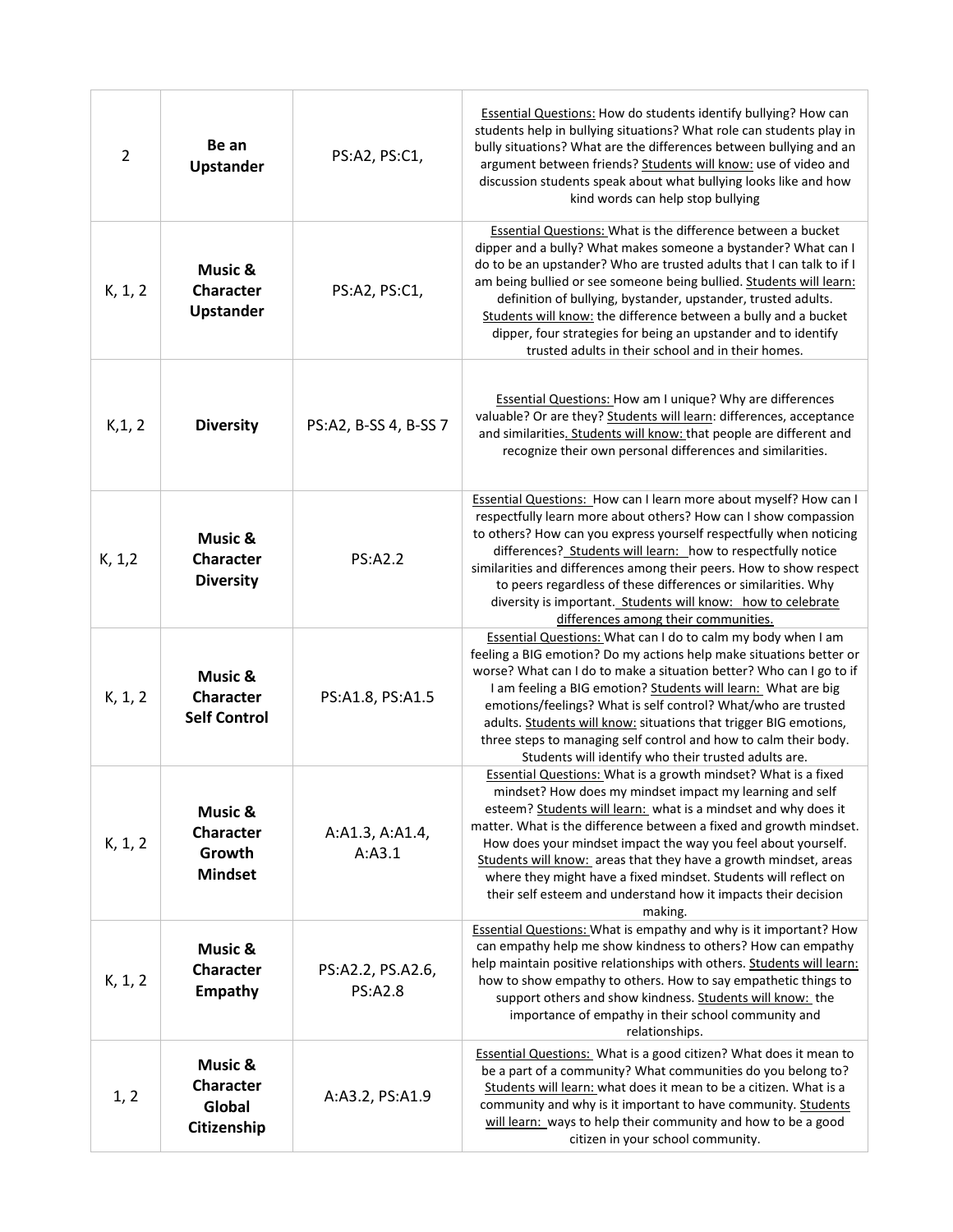| 1, 2           | Music &<br><b>Character</b><br><b>Trustworthiness</b> | A:A3.1, PS:B1.2,<br>PS:B1.12               | <b>Essential Questions: What does it mean to be trustworthy and why</b><br>is it important? Students will know: situations that help build trust<br>and situations that will destroy trust. How trust can impact a<br>relationship.                                                                                                                                                                                                                                                                                                                                                |
|----------------|-------------------------------------------------------|--------------------------------------------|------------------------------------------------------------------------------------------------------------------------------------------------------------------------------------------------------------------------------------------------------------------------------------------------------------------------------------------------------------------------------------------------------------------------------------------------------------------------------------------------------------------------------------------------------------------------------------|
| 1, 2           | Music &<br><b>Character</b><br><b>Respect</b>         | PS:A1.6, PS:A.1                            | <b>Essential Questions: What is respect and why is it important? How</b><br>does respect impact my relationships with others? Students will<br>learn: "The Golden Rule" - treating others as we would like to be<br>treated. Students will know: how to show respect to others in<br>different settings and how lack of respect can negatively impact<br>relationships.                                                                                                                                                                                                            |
| 1, 2           | Music &<br><b>Character</b><br><b>Responsibility</b>  | A:A1.3, A:A1.5,<br>PS:A2.1                 | <b>Essential Questions:</b> What is responsibility? Why is it important to<br>be responsible? How does lack of responsibility impact<br>relationships. Students will learn: what does it mean to be<br>responsibility and how can I show responsibility in all areas of my<br>life.                                                                                                                                                                                                                                                                                                |
| К              | <b>Tattling</b>                                       | A:A2.3, A:A3.2,<br>A:B1.2, PS:B1.5         | <b>Essential Questions:</b> What situations can I handle on my own and<br>what situations should I seek the help of an adult. What is the<br>difference between tattling and reporting? How does tattling<br>impact relationships with others? Students will learn: the<br>difference between a "big deal" vs "little deal" who are the trusted<br>adults at home and at school that you can go to for help. Students<br>will know:                                                                                                                                                |
| K, 1, 2        | <b>Personal Safety</b>                                | PS:C1, M1, B-LS 1, B-<br>SMS <sub>9</sub>  | <b>Essential Questions: How does listening to our instincts keep us</b><br>safe? Why do we need to know the difference between a good<br>touch and a bad touch? Why is it important to have at least two<br>adults we can trust? Students will learn: "Ot-oh" feeling, instincts,<br>good touch vs. bad touch, green flag people, always ask first, "No,<br>Go Tell" rule. Students will know: how to recite the safety rules;<br>name two trusted adults; the difference between a good touch and<br>a bad touch; be able to explain what "listening to your instincts"<br>means. |
| $\overline{2}$ | <b>Transition</b>                                     | M1, M2, M3, M6, B-<br>LS 1, B-LS 4, B-LS 5 | <b>Essential Questions:</b> How will my learning experience be different<br>and similar at SIS than it was at Primrose? What new experiences<br>and skills will I be exposed to at SIS?                                                                                                                                                                                                                                                                                                                                                                                            |
| $\overline{2}$ | <b>Transition</b><br>Group                            | M1, M2, M3, M6, B-<br>LS 1, B-LS 4, B-LS 5 | <b>Essential Questions: How will my learning experience be different</b><br>and similar at SIS than it was at Primrose? What new experiences<br>and skills will I be exposed to at SIS? Students will learn: how to<br>cope with changes in the transition from Primrose to SIS. Students<br>will know: Who to seek for help at SIS and how to cope with the<br>changes.                                                                                                                                                                                                           |
| К              | What does the<br>future hold?                         | C: A1                                      | <b>Essential Questions:</b> Why do we need different jobs at school? Why<br>are the jobs important? What jobs exist? Do we have to have the<br>same job all our lives? Students will learn: what/who a job, career,<br>principal, teacher, counselor, custodian, food service, bus driver,<br>teacher assistant, social worker, psychologist, OT and PT, and<br>secretary are. Students will know: how to acquire career<br>information.                                                                                                                                           |
| 1, 2           | What does the<br>future hold?                         | C: A1                                      | <b>Essential Questions:</b> Why do we need different jobs? Why are the<br>jobs important? What jobs exist? Students will learn: jobs and<br>careers. Students will know: how to acquire career information.                                                                                                                                                                                                                                                                                                                                                                        |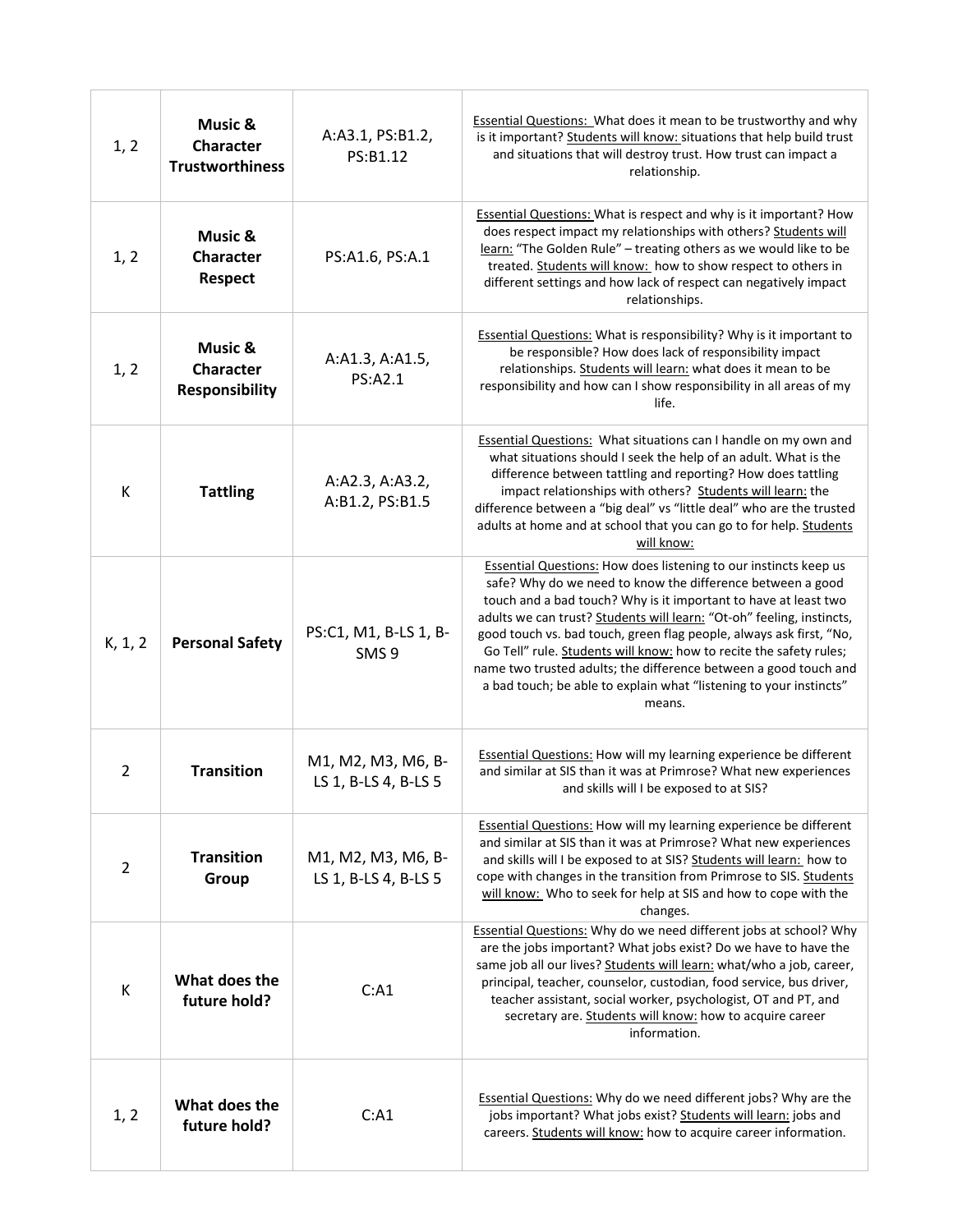# **Direct Services, Grades 3-5, SIS**

| Grade<br>Level(s) | <b>Activity/Service</b>                                                   | *Academic, Career, and<br>Social/Emotional<br><b>Development Standards</b><br>**Mindset and<br><b>Behavior Standards</b> | <b>Objectives</b>                                                                                                                                                                                                                                                                                                                                                                                                                                       |
|-------------------|---------------------------------------------------------------------------|--------------------------------------------------------------------------------------------------------------------------|---------------------------------------------------------------------------------------------------------------------------------------------------------------------------------------------------------------------------------------------------------------------------------------------------------------------------------------------------------------------------------------------------------------------------------------------------------|
| 3                 | Introduction of<br>the School<br>Counselor                                | PS:C1                                                                                                                    | <b>Essential Questions:</b> Who is my school counselor? What is the<br>role of my school counselor? Students will learn: who and what a<br>school counselor is. Students will know: their school counselors<br>name; where their school counselors office is located; and will<br>know how and when to seek their school counselor out                                                                                                                  |
| 3                 | <b>Bucket Filling</b>                                                     | B-SS 2, B-SS 4                                                                                                           | <b>Essential Questions: What is a bucket filler? Students will learn:</b><br>what a bucket filler, bucket dipper, and using your lid means and<br>what they are. Students will know: the ability to identify the<br>difference between a bucket filler and bucket dipper. Able to<br>discuss ways to "use their lids" by using upstander strategies                                                                                                     |
| 4, 5              | <b>The Energy</b><br><b>Bus/Bucket</b><br><b>Filling</b>                  | PS:A1, PS:B1                                                                                                             | <b>Essential Questions: What is positive self-talk? What is negative</b><br>self-talk? Students will learn: positive vs. negative self-talk and<br>the five energy bus rules. Students will know: the ability to<br>identify the difference between positive and negative self-talk.<br>Students will be able to identify all five rules of the energy bus                                                                                              |
| 3, 4, 5           | <b>Social Skills</b><br><b>Small group</b>                                | PS:A1, PS:A2, M3, B-<br>SS 1, B-SS 2                                                                                     | Students will learn: to join in, identify feelings, staying on topic<br>and asking follow-up questions in a conversation, being an active<br>listener, respecting others' personal space, disagreeing<br>appropriately and accepting feedback. Students will know: how<br>to join in, identify feelings, stay on topic, be a good listener,<br>personal space, disagreeing the right way, using a social filter,<br>accepting criticism and compliments |
| 3, 4, 5           | Anger<br>Management<br><b>Small group</b>                                 | PS:A1, PS:B1, B-SMS 2,<br>B-SMS 7, B-SS 1, B-SS<br>2, B-SS 4                                                             | Students will learn: anger, coping tools, and mindfulness.<br>Students will know: how to identify what makes them angry,<br>practice and identify coping tools, learn and practice mindfulness<br>techniques: taking a balloon breath and visual imagery                                                                                                                                                                                                |
| 3, 4, 5           | <b>Coping Skills and</b><br><b>Problem Solving</b><br><b>Small groups</b> | B-SMS 7, B-SMS 10                                                                                                        | Students will learn: the four steps to dealing with feelings, coping<br>skills, healthy ways to express your feelings, perception,<br>affirmation. Students will know: coping skills and problem solving<br>in groups, dealing with feelings, expressing feelings, what to do in<br>order to feel better, skill adjusting attitude, skill perception, skill<br>accepting, and being kind to oneself                                                     |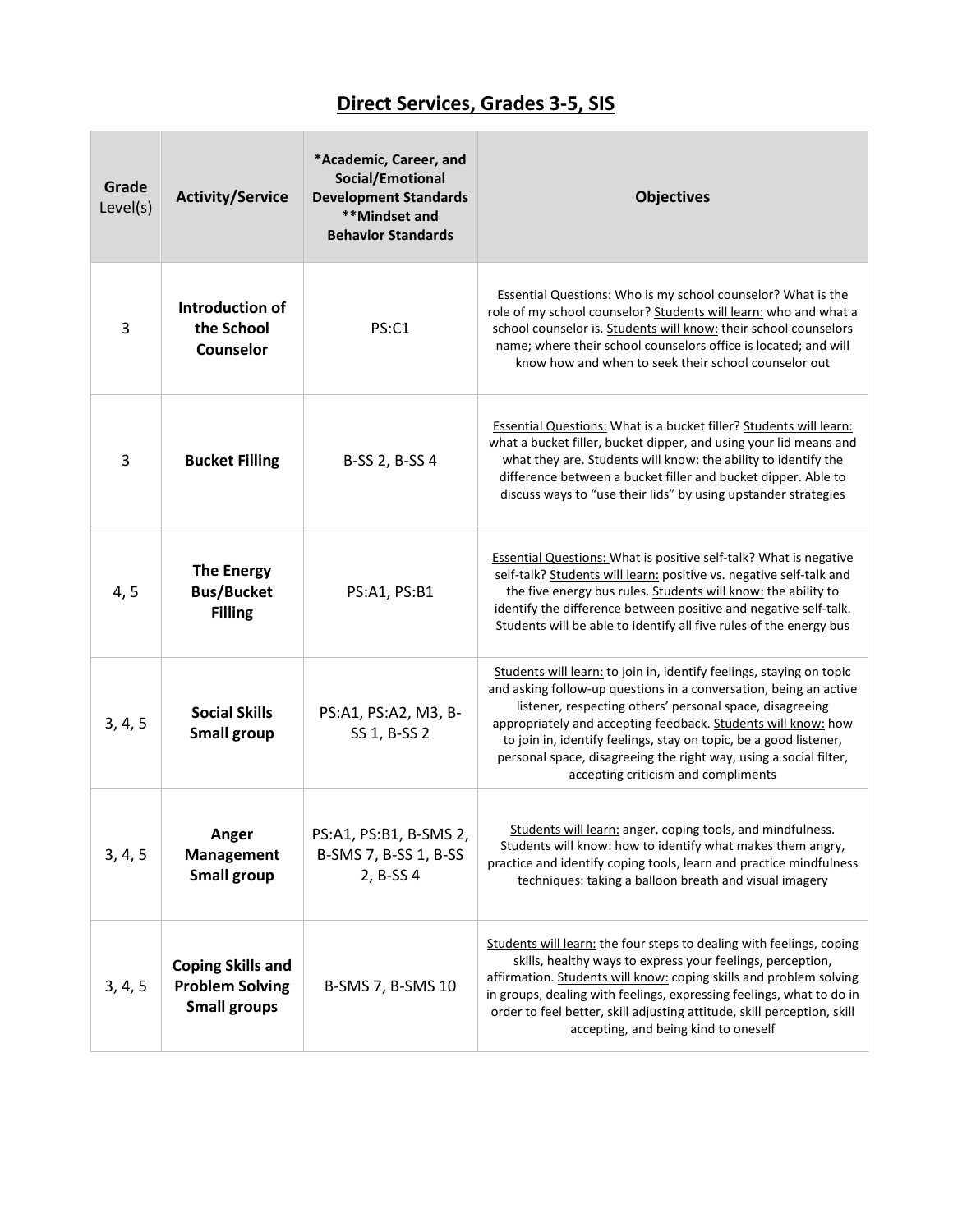| 3, 4, 5        | <b>Girls Self Esteem</b><br><b>Small group</b>              | M2, M3, B-SS 2, B-SS<br>4, B-SS 5, B-SS 8 | Essential Questions: What does self-esteem mean to you?<br>Students will learn: self-esteem, how to manage gossip/rumors.<br>Students will know: Building positive peer relationships,<br>friendship skills, tools for coping with gossip/rumors, strategies<br>for being assertive                                                                                                                              |
|----------------|-------------------------------------------------------------|-------------------------------------------|------------------------------------------------------------------------------------------------------------------------------------------------------------------------------------------------------------------------------------------------------------------------------------------------------------------------------------------------------------------------------------------------------------------|
| 3, 4, 5        | <b>Mindfulness &amp;</b><br><b>Me</b><br><b>Small group</b> | M <sub>1</sub>                            | Students will learn: mindfulness, mindful movement, and<br>visualization. Students will know: embracing mindfulness with<br>open arms and an open mind; Mindfulness and our breath,<br>mindfulness and our environment, mindful movement and<br>visualization                                                                                                                                                    |
| $\overline{3}$ | <b>Transition to SIS</b><br><b>Small group</b>              | M <sub>3</sub>                            | <b>Essential Questions: How can I adjust to life as an SIS student?</b><br>Who are trusted adults that I can go to for support? How can I<br>build new connections and make friends?<br>Students will know: Trusted adults at SIS, how to navigate the<br>building, groups and clubs they can participate in, etc.                                                                                               |
| $\overline{3}$ | <b>Be an Upstander</b>                                      | PS:A2, PS:B1, PS:C1                       | <b>Essential Questions: How can I be an upstander? What does kind</b><br>behavior look like? Students will learn: what an upstander, bully,<br>bystander and target are. Different types of bullying, physical,<br>verbal, cyber-bullying, and emotional. Students will know:<br>Identify strategies for being an upstander, will be able to name<br>four types of bullying                                      |
| 4, 5           | <b>Be an Upstander</b>                                      | PS:A2, PS:B1, PS:C1                       | <b>Essential Questions: How do students identify bullying? How can</b><br>students help in bullying situations? What role can students play<br>in bully situations? What are the differences between bullying<br>and an argument between friends? Students will learn: What an<br>upstander, bully, bystander and target are. Students will know:<br>how to learn relationship skills and decision making skills |
| 3, 4, 5        | <b>Friendship Group</b>                                     | B-SS 2, B-SS 4                            | <b>Essential Questions:</b> What are some qualities of a good friend?<br>Students will learn: empathy and what a friend is. Students will<br>know: how to practice socializing and engaging in partner and<br>group work with their peers to foster communication and<br>friendship skills                                                                                                                       |
| 3, 4, 5        | <b>Banana Splits</b>                                        | B-SS 4, B-SMS 7, M3                       | <b>Essential Questions: How can I cope with my parents' divorce or</b><br>separation? Students with learn: Different types of families,<br>coping skills for dealing with their changing families. Students<br>with know: how to identify/discuss their feelings, positive coping<br>skills for dealing with their changing families.                                                                            |
| 3, 4, 5        | <b>Unity Day</b>                                            | PS:A2, PS:C1                              | <b>Essential Questions: How can we work together to solve a</b><br>problem? Students will learn: who/what a bully and<br>upstander/ally are. Students will know: how to be an upstander.                                                                                                                                                                                                                         |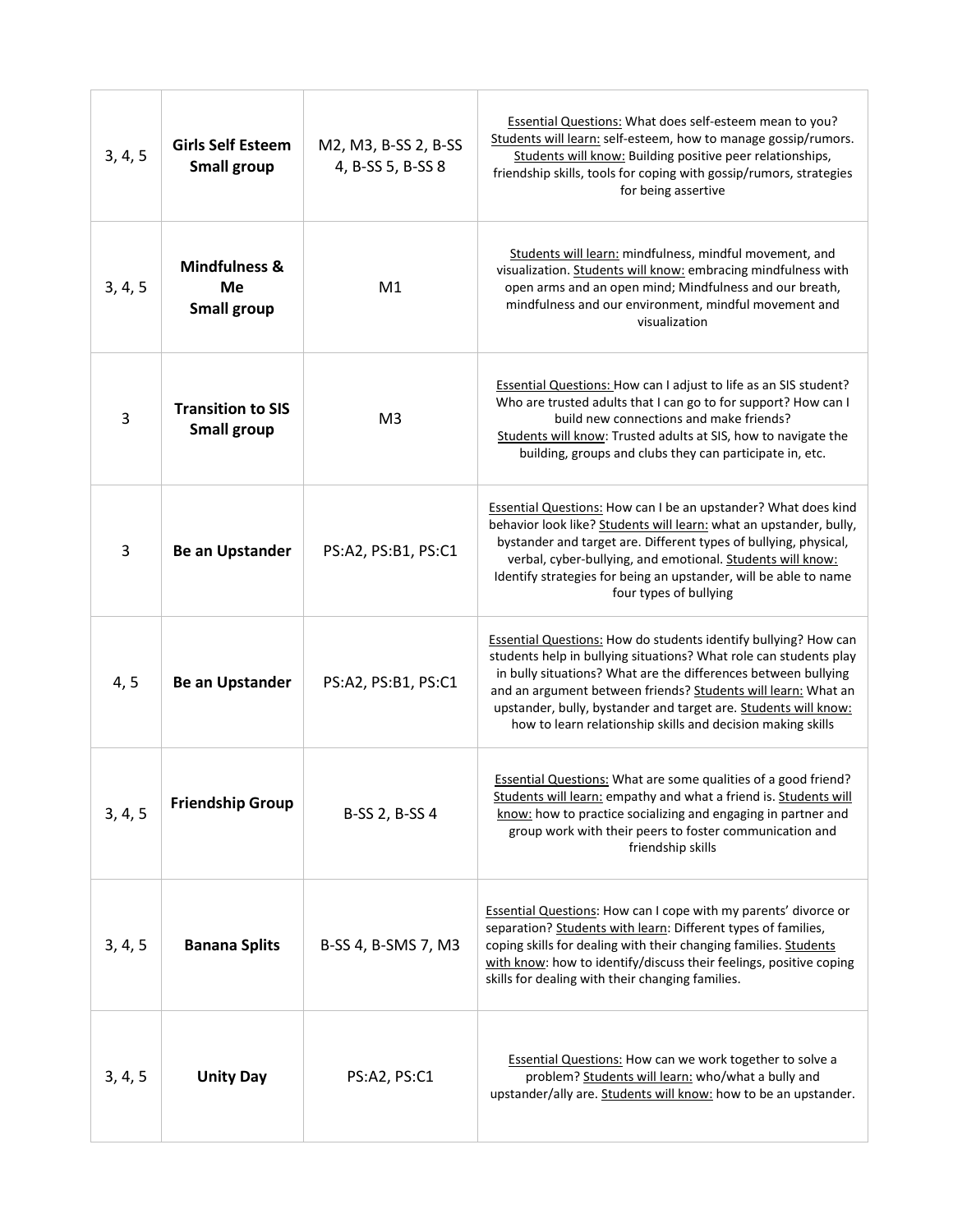| 4,5     | <b>Coping Skills</b><br>Lesson                            | B-SMS <sub>7</sub>  | <b>Essential Questions: What does it mean to cope? How can I cope</b><br>with situations and problems that I face in life? Students will<br>learn: Students will be able to brainstorm healthy coping skills for<br>dealing with situations and problems that they encounter.<br>Students will know: Students will be able to apply coping skills<br>learned and practiced when faced with a problem.                                                                                                                                                                        |
|---------|-----------------------------------------------------------|---------------------|------------------------------------------------------------------------------------------------------------------------------------------------------------------------------------------------------------------------------------------------------------------------------------------------------------------------------------------------------------------------------------------------------------------------------------------------------------------------------------------------------------------------------------------------------------------------------|
| 3       | <b>Words Hurt: The</b><br><b>Wrinkled Heart</b><br>Lesson | PS:A1, PS:A2, PS:B1 | <b>Essential Questions: What type of bullying is being shown</b><br>throughout the book, WEIRD, by Erin Frankel? How can I change<br>my self-talk to become a confident and calm upstander? Students<br>will learn: confidence, negative self-talk, positive self-talk, and<br>how to be an upstander. Students will know: the ability to<br>identify the difference between hurtful and kind words, students<br>will be able to recognize the difference between negative vs.<br>positive self-talk. Be able to think about how their self-talk<br>impacts their confidence |
| 4       | <b>Words Hurt:</b><br><b>Trouble Talk</b><br>Lesson       | PS:A2, PS:B1        | <b>Essential Questions: What is gossip? Why do you think people</b><br>gossip and spread rumors? What do they get out of it? Students<br>will learn: trouble talk, gossip, and rumors. Students will know:<br>the ability to identify strategies that they can use to respond to<br>gossip/rumors in a positive way                                                                                                                                                                                                                                                          |
| 3, 4, 5 | Mix It Up Day                                             | PS:A1, PS:A2        | <b>Essential Questions: How do students engage in peer</b><br>relationships and meet new people? Students will learn:<br>tolerance, diversity and social barriers. Students will know: how<br>to interact with other students                                                                                                                                                                                                                                                                                                                                                |
| 3       | Tattling vs.<br><b>Reporting</b>                          | PS:B1, PS:C1        | <b>Essential Questions:</b> What is the difference between tattling and<br>reporting? Students will learn: what tattling and reporting mean<br>as well as who trusted adults are. Students will know: the ability<br>to identify when situations are little deals vs. big deals                                                                                                                                                                                                                                                                                              |
| 3,4,5   | <b>Diversity</b>                                          | PS:A2               | <b>Essential Questions: What are ways that students can accept and</b><br>appreciate differences in others? How am I different and how am<br>I the same as others? Students will learn: differences, acceptance<br>and similarities. Students will know: the ability to understand<br>that people are different and recognize their own personal<br>differences and similarities                                                                                                                                                                                             |
| 4,5     | <b>Test Taking</b><br><b>Strategies</b>                   | A:B1                | <b>Essential Questions: What are test-taking strategies? How do</b><br>they help? What are study skills? Why are they valuable? How do<br>I acquire the attitudes, knowledge and skills that contribute to<br>effective learning in school and across life? Students will learn:<br>study skills, strategy, chunking, Hi-lighting, memorization, pre-<br>reading, note-taking. Students will know: various study habits<br>and test taking strategies                                                                                                                        |
| 3,4,5   | <b>Personal Safety</b>                                    | PS:A1, PS:A2, PS:C1 | <b>Essential Questions: What are appropriate touch and</b><br>boundaries? How do you say no and ask for help? Students will<br>learn: personal space, boundaries, and appropriate touch.<br>Students will know: ways to say no and set appropriate<br>boundaries                                                                                                                                                                                                                                                                                                             |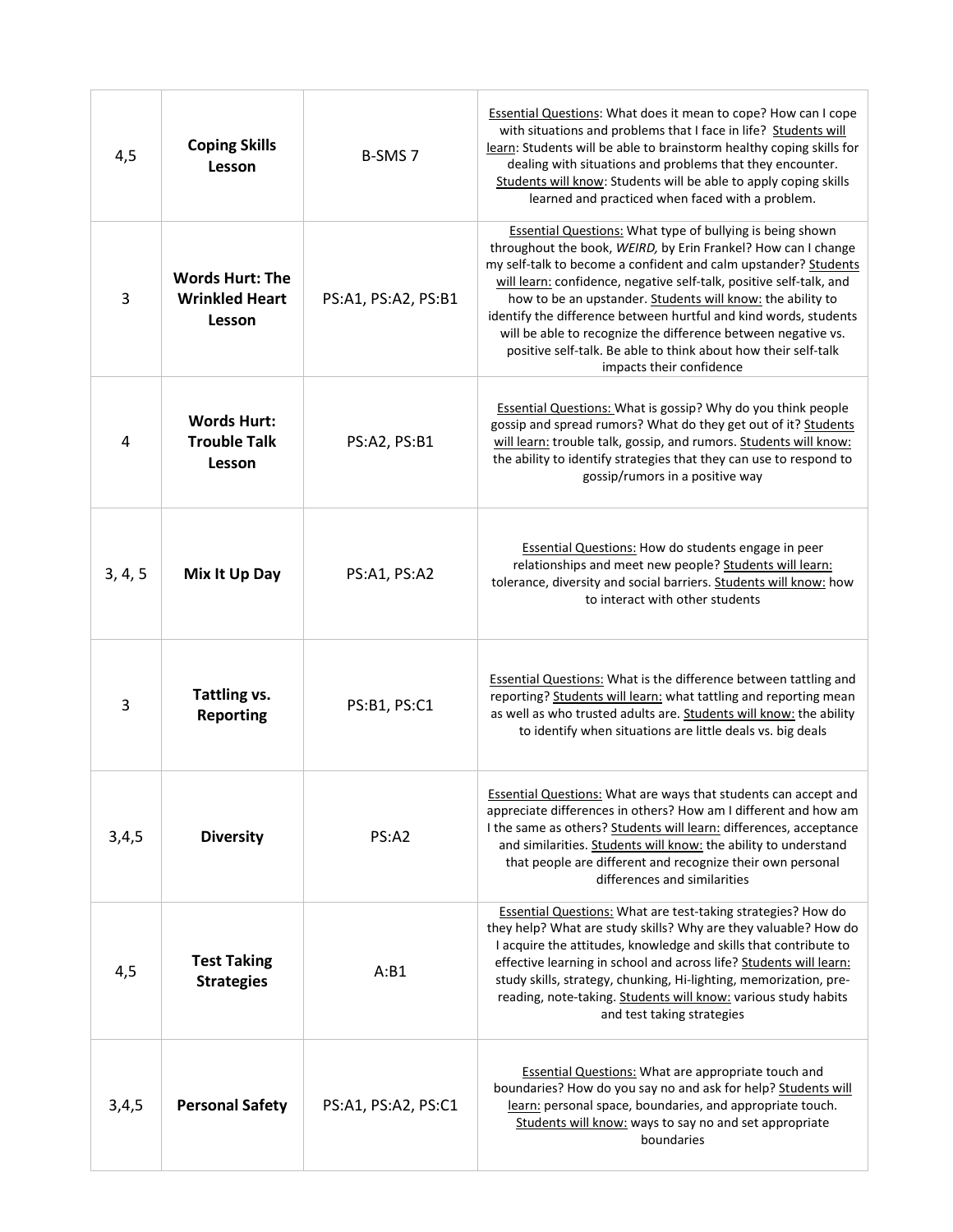| 5 | <b>Transition to MS</b>                             | A:A2, A:A3, A:B1,<br>C:A1, PS:A1, PS:C1 | Essential Questions: How are SIS and SMS similar? How are SIS<br>and SMS different? What can I expect from the middle school?<br>Who will support me through the transition to middle school?<br>Students will learn: transition, elective classes, team time, AIS.<br>Students will know: the ability to smoothly transition from 5 <sup>th</sup><br>grade to 6 <sup>th</sup> grade |
|---|-----------------------------------------------------|-----------------------------------------|--------------------------------------------------------------------------------------------------------------------------------------------------------------------------------------------------------------------------------------------------------------------------------------------------------------------------------------------------------------------------------------|
| 5 | Locker/Transition<br>to the Middle<br><b>School</b> | A:A2, PS:B1                             | Essential Questions: How does someone use a combination lock?<br>Students will learn: combination lock hash marks. Students will<br>know: how to open a combination lock                                                                                                                                                                                                             |

# **Direct Services, Grades 6-8, SMS**

| Grade<br>Level(s) | <b>Activity/Service</b><br>With delivery<br>method & time<br>frame | *Academic, Career, and<br>Social/Emotional<br><b>Development Standards</b><br><b>**Mindset and Behavior</b><br><b>Standards</b> | <b>Objectives</b>                                                                                                                                                                                                                                                                                                                                                                                                                                                                                                                                                                 |
|-------------------|--------------------------------------------------------------------|---------------------------------------------------------------------------------------------------------------------------------|-----------------------------------------------------------------------------------------------------------------------------------------------------------------------------------------------------------------------------------------------------------------------------------------------------------------------------------------------------------------------------------------------------------------------------------------------------------------------------------------------------------------------------------------------------------------------------------|
| 6                 | 6 <sup>th</sup> Grade<br><b>Orientation</b>                        | A:A2, A:C1, PS:C1                                                                                                               | <b>Essential Questions: How do students thrive at Somers Middle</b><br>School? Students will learn: how to write and read their<br>schedules, use a locker and set goals and expectations for success<br>at the middle school. Students will know: about self-advocacy,<br>understanding expectations, understanding SMS TUSKER and<br>knowledge of support staff such as the school counselor to assist<br>in transition and the school year                                                                                                                                     |
| 6                 | Introduction to<br>the Role of the<br><b>MS Counselor</b>          | PS:A1, PS:A2, PS:B1,<br>PS:C1                                                                                                   | Essential Questions: What does a school counselor do at the<br>middle school level? How does a student make an appointment?<br>When is it appropriate to go to the school counselor? Students<br>will learn: About the school counselor, support systems and<br>additional resources. Students will know: when to go to their<br>school counselor and will be able to identify additional resources<br>in the building                                                                                                                                                            |
| 6                 | 5 <sup>th</sup> to 6 <sup>th</sup> Grade<br><b>Transition</b>      | A:A1, A:A2, A:A3,<br>A:B1, A:B2, A:C1                                                                                           | Essential Questions: What should students expect at Somers<br>Middle School? How can student effectively cope with the<br>transition to Middle School? Students will learn: information on<br>daily skills to be a student, such as, schedule, locker, lunch, team<br>time and teams. Compare and contrast SIS experience with the<br>SMS environment and review the importance of relationships<br>with adults: teachers and school counselors. Students will know:<br>self-advocacy, manage feelings, develop relationships, develop as<br>an academic, personally and socially |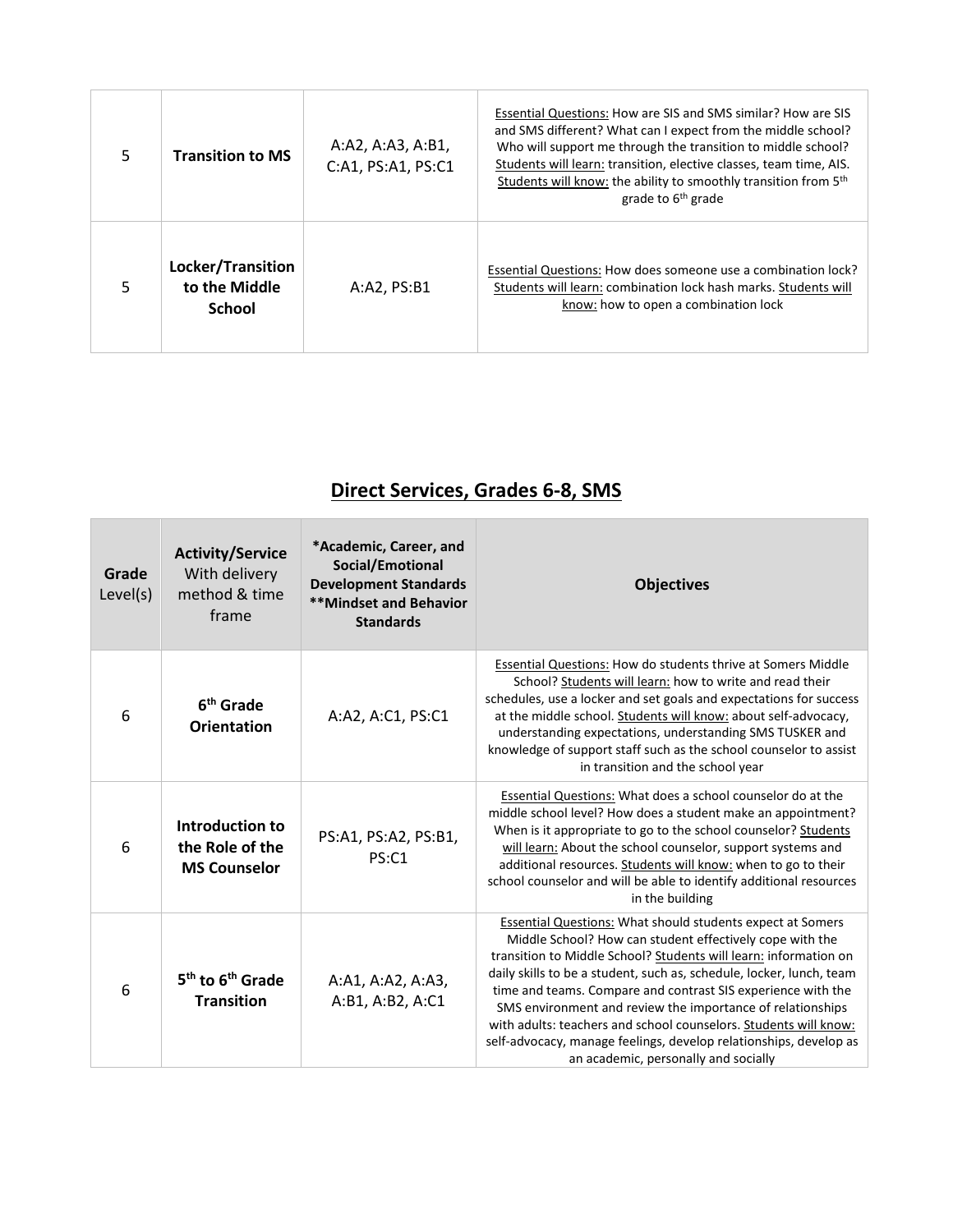| 6, 7, 8        | <b>Newcomers</b><br>Group                   | A:C1, PS:A1, PS:B1,<br>PS:C1      | <b>Essential Questions: How do I adjust to life at SMS? How do I find</b><br>resources to support me? Students will learn: transition, coping,<br>adjustment, meet peers and integrating. Students will know: how<br>to adjust to life at SMS academically, socially and emotionally.<br>Will also navigate the building successfully                                                                                                                                                                                                  |
|----------------|---------------------------------------------|-----------------------------------|----------------------------------------------------------------------------------------------------------------------------------------------------------------------------------------------------------------------------------------------------------------------------------------------------------------------------------------------------------------------------------------------------------------------------------------------------------------------------------------------------------------------------------------|
| 6, 7, 8        | <b>Lunch Bunch</b>                          | A:B1, PS:A1                       | Essential Questions: How do I fit in and be accepted by my peers?<br>What make a good friend? Am I a good friend? Students will<br>learn: appropriate behavior, personal boundaries, using manners,<br>taking turns, lending support and applying coping skills. Students<br>will know: different coping skills and appropriate grade-level<br>behavior                                                                                                                                                                                |
| 6              | Adolescent<br>Development                   | PS:A1, PS:C1                      | <b>Essential Questions: What is puberty? Why does puberty occur?</b><br>What emotions can be associated with puberty? Students will<br>learn: about puberty, menstruation and hormones. Students will<br>know: a more thorough understanding of the physical and<br>emotional changes that occur during puberty                                                                                                                                                                                                                        |
| 7              | Adolescent<br>Development                   | PS:A1, PS:C1                      | <b>Essential Questions: How does adolescence affect your physical</b><br>and emotional development? What resources exist to inform<br>decision-making? How do you find and choose appropriate<br>resource to answer questions related to human growth and<br>development? Student will learn: decision-making skills,<br>hormones, emotions, relationships and values. Students will<br>know: and understand the physical and emotional changes that<br>occur during adolescence and also learn to utilize a decision-<br>making model |
| 8              | <b>Career Cruising</b>                      | C:A1, C:C2                        | <b>Essential Questions: What are my strengths? What are my</b><br>interests? How can I use my strength in a future job? Students<br>will learn: strengths, interests, passions and goals Students will<br>know: and be able to self-identify passions and strengths as well<br>as utilize a career interest inventory                                                                                                                                                                                                                  |
| 6,7,8          | <b>Girls Guidance</b><br>Group              | A:A1, A:A3, PS:A1,<br>PS:A2       | <b>Essential Questions: What is it like to be a middle-school aged</b><br>girl? How do my peers and I handle everyday life events?<br>Students will learn: respect, responsibility, tolerance, flexibility,<br>peer group work, peer pressure, time management and self-<br>exploration. Students will know: a more thorough understanding<br>about themselves and have the skills to relate to peers and cope<br>with middle school life                                                                                              |
| 6,7,8          | <b>Boys Guidance</b><br>Group               | A:A1, A:A2, A:A3,<br>PS:A1, PS:A2 | Essential Questions: What is it like to be a middle school boy?<br>How do I handle the everyday challenges of middle school life?<br>Students will learn: about peer pressure, stress, respect,<br>responsibility, tolerance and appropriate behavior. Students will<br>know: how to communicate with peer, social etiquette and<br>appropriate behavior                                                                                                                                                                               |
| $\overline{7}$ | <b>Decision-Making</b><br><b>Strategies</b> | PS:A1                             | <b>Essential Questions: How does a person show respect for</b><br>themselves and others? Students will learn: about respect and<br>making positive decisions. Students will know: how to identify<br>and apply effective decision-making strategies                                                                                                                                                                                                                                                                                    |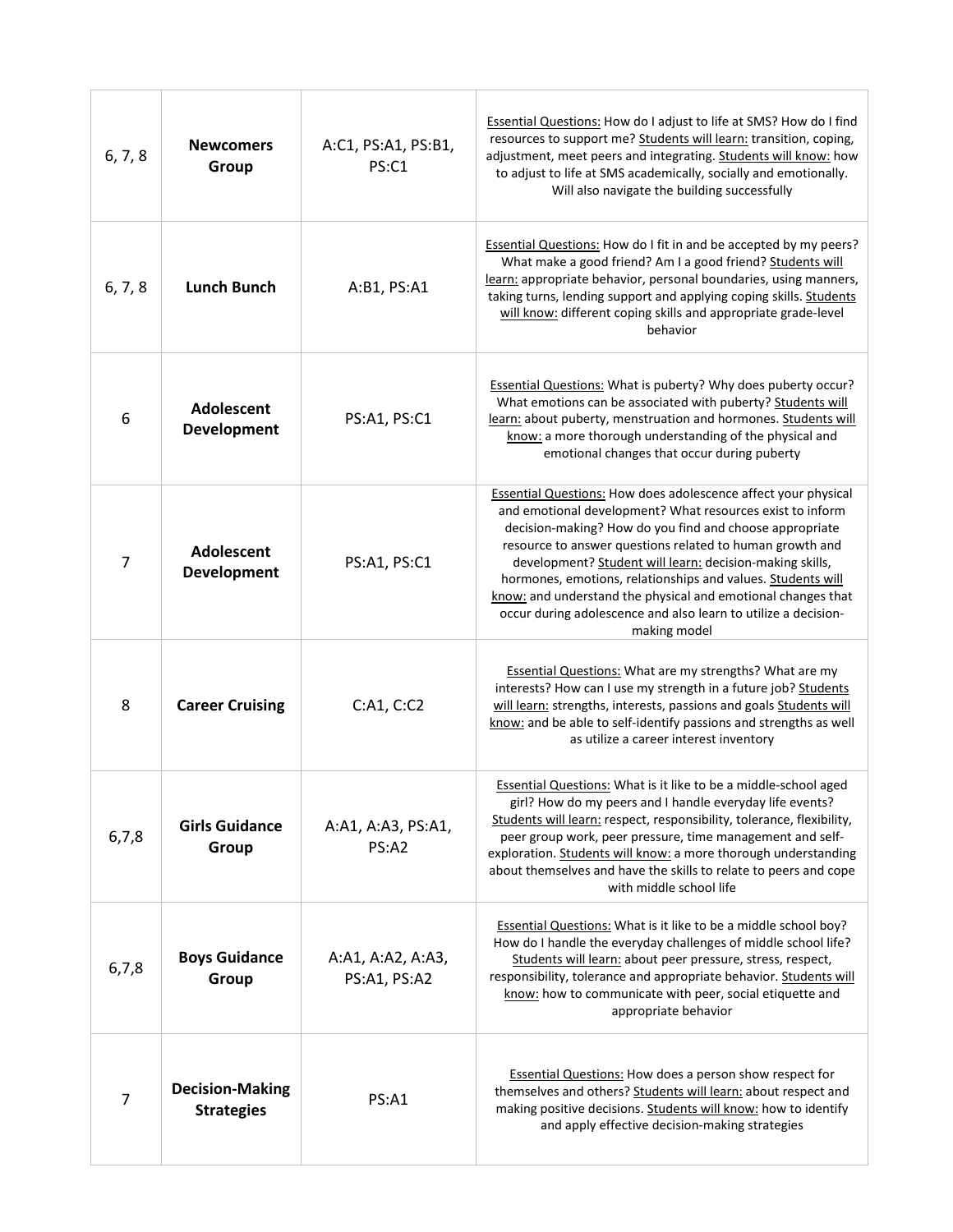| 6              | <b>Stress</b><br><b>Management</b>                                                              | PS:A1, PS:A2, PS:B1,<br>PS:C1           | <b>Essential Questions: What are the different kinds of stress? What</b><br>are healthy ways to manage stress? What are the unhealthy ways<br>to manage health? Students will learn: about stress and eustress.<br>Students will know: how to identify inappropriate behavior,<br>review resources for support, self-monitor and will make their<br>own stress relief item                                                                                                                                                                                                                             |
|----------------|-------------------------------------------------------------------------------------------------|-----------------------------------------|--------------------------------------------------------------------------------------------------------------------------------------------------------------------------------------------------------------------------------------------------------------------------------------------------------------------------------------------------------------------------------------------------------------------------------------------------------------------------------------------------------------------------------------------------------------------------------------------------------|
| 6              | <b>Learning Styles</b>                                                                          | A:A2, PS:A1, PS:A2                      | Essential Questions: What is a learning style? What is my learning<br>preference? What are study behaviors that will best suit my<br>needs? Students will learn: different learning styles such as,<br>auditory, kinesthetic, tactile and visual. Students will know: about<br>personal learning style preferences                                                                                                                                                                                                                                                                                     |
| 8              | 8 <sup>th</sup> Grade<br><b>Transition to HS</b><br><b>Overview</b>                             | A:A1, A:B2                              | <b>Essential Questions: What should students expect academically</b><br>from the high school courses? Students will learn: transition to<br>high school topics, meet the 9 <sup>th</sup> grade counselor and identify<br>academic student support services. Students will know: self-<br>advocacy, understanding learning expectations and transition<br>information to the high school                                                                                                                                                                                                                |
| $\overline{7}$ | <b>Walk in My</b><br><b>Shoes</b>                                                               | PS:A1, PS:A2, PS:B1                     | <b>Essential Questions: What is empathy? How do students</b><br>implement empathy in real life situations? Students will learn:<br>recognition of neurological conditions and practice kindness<br>behaviors. Students will know: and understand differences and<br>tolerance                                                                                                                                                                                                                                                                                                                          |
| 6, 7           | <b>Individual</b><br><b>Student Progress</b><br><b>Meetings</b>                                 | A:C1, PS:B1                             | <b>Essential Questions: What are important relationships in my life?</b><br>What am I interested in? What are some of my strengths and<br>areas for growth? Students will learn: relationships, career<br>exploration, success and joy. Students will know: about self-<br>reflection and articulation within their lives                                                                                                                                                                                                                                                                              |
| $\overline{7}$ | <b>Understanding</b><br><b>Differences</b>                                                      | A:A1, A:A3, A:B1                        | <b>Essential Questions: What is the purpose of Mix it Up at Lunch</b><br>Day? Students will learn: how to understand differences,<br>kindness, and integration. Students will know: how to involve<br>themselves with different peers during the activity                                                                                                                                                                                                                                                                                                                                              |
| 8              | 8 <sup>th</sup> Grade Course<br>Selection/Gradu<br>ation Pathways                               | A:B2, C:A1, C:B1, C:B2                  | Essential Questions: How does course selection affect<br>personalized learning? Students will learn: about graduation<br>requirements and the process of course selection for high school.<br>Students will know: about decision-making skills, self-advocacy<br>and identify personal interests related to academics                                                                                                                                                                                                                                                                                  |
| 8              | 8 <sup>th</sup> to 9 <sup>th</sup><br><b>Individual</b><br><b>Scheduling</b><br><b>Meetings</b> | A:A2, A:B1, A:C1, C:C2,<br>PS:B1, PS:C1 | Essential Questions: What courses will I choose for 9th grade?<br>What are the similarities between SMS and SHS? What are the<br>differences between SMS and SHS? What do I need to know to be<br>successful in 9th grade? Students will learn: about study hall,<br>credits, graduation requirements, course selection and peer<br>leadership. Students will take part in a counseling department<br>power-point presentation, a HS arts assembly, parent night and<br>peer leadership mentoring program. Students will know: about<br>information to be able to transition smoothly into high school |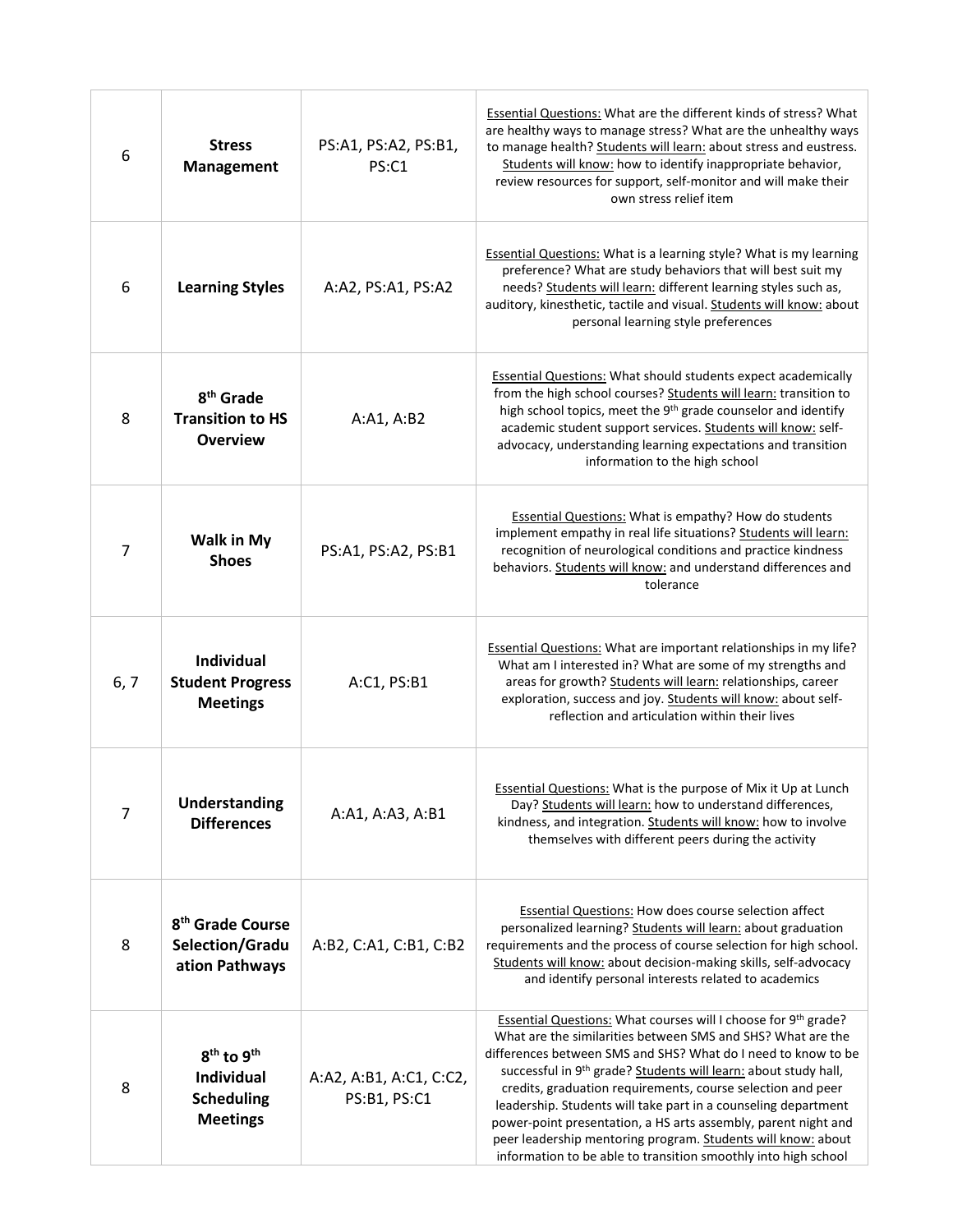|   | Career<br>Exploration | C:A1, C:A2, C:B1, C:B2 | Essential Questions: What is an ability profiler? How does my<br>ability profile relate to potential careers? Students will learn: the<br>career cluster and the difference between a choice and a<br>preference. Students will know: how to take a career cluster<br>survey and be able to investigate career options and education<br>needed for those options                                                                                       |
|---|-----------------------|------------------------|--------------------------------------------------------------------------------------------------------------------------------------------------------------------------------------------------------------------------------------------------------------------------------------------------------------------------------------------------------------------------------------------------------------------------------------------------------|
| 6 | <b>Mindfulness</b>    | C:A1, C:A2, PS: C1     | Essential Questions: What does movement do to help the body<br>with stress/anxiety/anger? What was helpful in the past during<br>times of transition to yourself? Students will learn: parts of the<br>brain: amygdala, pre-frontal cortex, "Thinking Cap", movement<br>helps to alleviate stress and anxiety, what a role model is and<br>compassion. Students will know: how to do figure 8's with their<br>hands to calm down and how to boost mood |

# **Direct Services, Grades 9-12, SHS**

| Grade<br>Level(s) | <b>Activity/Service</b><br>With delivery<br>method & time<br>frame                                                                                                      | *Academic, Career,<br>and<br>Social/Emotional<br><b>Development</b><br><b>Standards</b><br>**Mindset and<br><b>Behavior Standards</b> | <b>Objectives</b>                                                                                                                                                                                                                                                                                                                                                                                                | <b>Evaluation</b><br><b>Measures</b><br><b>TBD</b> |
|-------------------|-------------------------------------------------------------------------------------------------------------------------------------------------------------------------|---------------------------------------------------------------------------------------------------------------------------------------|------------------------------------------------------------------------------------------------------------------------------------------------------------------------------------------------------------------------------------------------------------------------------------------------------------------------------------------------------------------------------------------------------------------|----------------------------------------------------|
| 9, 10,<br>11, 12  | New/Transfer<br><b>Student</b><br>Program<br><b>Introduction</b><br>and Orientation<br>Small groups,<br>September, prior to<br>1 <sup>st</sup> day of school,<br>Tier 1 | A:A2, A:A3, A:B1,<br>PS:A2                                                                                                            | Goal: Begin to establish rapport, introduce<br>students to school programs, supports, and<br>address questions for new students.<br>Students will: be able to identify at least<br>one academic and one personal support<br>opportunity at the HS, describe the school<br>schedule to another student, and identify<br>their classroom locations                                                                 |                                                    |
| 9                 | 9 <sup>th</sup> Grade<br>Orientation/<br>Parent<br><b>Orientation</b><br>Large group<br>introduction,<br>smaller group<br>breakouts, prior to<br>first day of school    | A: A1, A:A2, A:A3,<br><b>PS:A1</b>                                                                                                    | Goal: Introduce parents to school supports<br>for students, and preview the services<br>offered to transition students in each of the<br>next four years.<br>Parents will: be able to identify specific<br>supports available for students, as well as<br>upcoming grade level transition programs.                                                                                                              |                                                    |
| 11, 12            | <b>Youth Mental</b><br><b>Health First Aid</b><br><b>Peer Lessons</b><br>Trainings for all Peer<br>Leaders                                                              |                                                                                                                                       | Goal: to train Peer Leaders to identify<br>students who may be experiencing a mental<br>health crisis, and understand why and how<br>to bring them to the necessary supports in<br>the school.<br>Students will: be able to identify signs of<br>depression and at-risk behaviors in their 9th<br>grade students and identify key people in<br>the building who need to be notified for<br>professional support. |                                                    |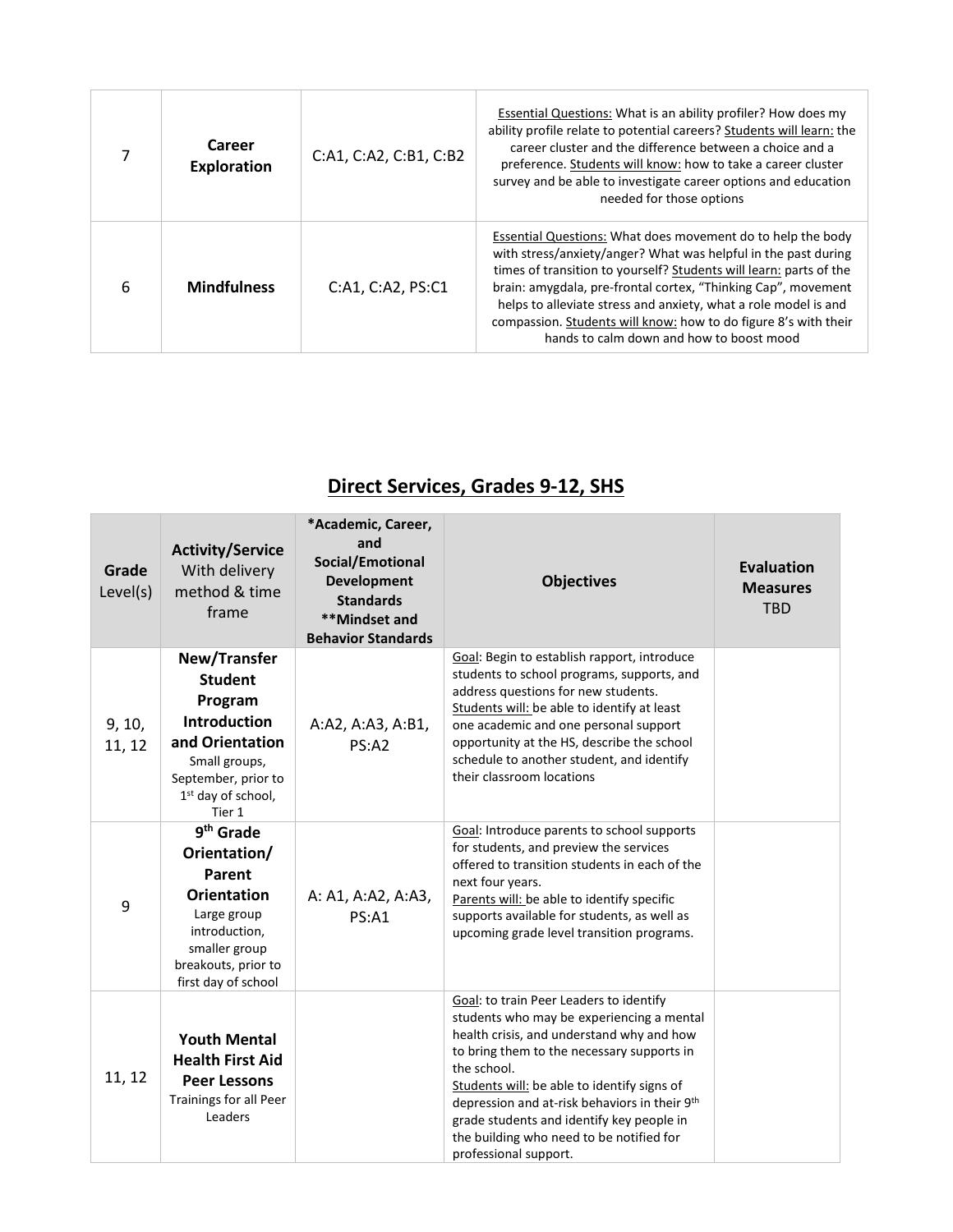| 12 | <b>College Night</b><br>for Seniors<br>Small parent and<br>student groups,<br>mid-September                      | A: A3, A:B2                                      | Goal: This 3rd formal evening cohort<br>presentation on the process ensures<br>parents and students are on pace for<br>application submission, and describes<br>specific steps and responsibilities.<br>Students and parents will: be able to<br>describe the process of submitting<br>applications and identify next steps<br>required for their specific process.                                                                                  |                                                                          |
|----|------------------------------------------------------------------------------------------------------------------|--------------------------------------------------|------------------------------------------------------------------------------------------------------------------------------------------------------------------------------------------------------------------------------------------------------------------------------------------------------------------------------------------------------------------------------------------------------------------------------------------------------|--------------------------------------------------------------------------|
| 12 | <b>Senior Class</b><br><b>Presentations</b><br>on Applications<br>Classroom push-ins,<br>Mid-September           | A:B2, A:C1, C:A1                                 | Goal: Students will be helped to create and<br>connect their CA account with their<br>Naviance account and have their next steps<br>in the application process clarified.<br>Students will: be able to identify the steps<br>needed through the fall to complete and<br>submit applications, including holding their<br>individual senior meeting.                                                                                                   | Pre and post<br>presentation<br>assessment of<br>learning<br>objectives. |
| 12 | Individual<br><b>Senior Meetings</b><br>1:1 meetings, mid-<br>September through<br>late October                  | A:A1, A:A3, A:B2,<br>C:A1, C:C1, PS:A1,<br>PS:B1 | Goal: Students will review their senior year<br>transition plans, including a detailed review<br>of application plans and essential steps.<br>Students will: be able to identify reach,<br>target and safety college options, and<br>express understanding of their individual<br>plan.                                                                                                                                                              |                                                                          |
| 12 | <b>College</b><br>Representative<br><b>Visits</b><br>College reps meet<br>with small groups,<br>Late September   | A:B1, A:B2                                       | Goal: Students will have the opportunity to<br>meet directly with college admissions<br>representatives to ask questions and hear<br>pertinent details about what the college<br>offers.<br>Students will: be able to identify if a college<br>addresses their individual needs, better<br>understand what different colleges offer,<br>learn to engage with admissions<br>professionals.                                                            |                                                                          |
| 11 | <b>Junior PSAT and</b><br><b>Standardized</b><br><b>Tests</b><br><b>Presentations</b><br>Late September          | A:B1, A:B2                                       | Goal: To inform students of the in-house<br>PSAT registration requirements, the test<br>design, and the calendar of all standardized<br>college admissions testing for junior year.<br>Students will: be able to identify the<br>purpose and registration steps of the PSAT,<br>and begin to formulate a plan for testing for<br>their junior year.                                                                                                  |                                                                          |
| 12 | <b>Mock Interview</b><br><b>Night</b><br>College reps 1:1<br>meetings with<br>current seniors, Late<br>September | A:A1, A:A2, A:A3,<br>A:C1, PS:A1, PS:A2          | Goal: To create opportunities for students<br>to directly engage with admissions<br>professionals in an interview setting to help<br>clarify their own interests, goals and<br>presentation through an objective lens.<br>Students will be able to identify their<br>strengths and areas for growth based on<br>feedback from their interviewer, and<br>identify aspects of their decision making<br>and planning process that need more<br>clarity. |                                                                          |
| 9  | <b>Mental Health</b><br>and Self-Care<br><b>Presentations</b><br>Push into classes<br>Mid-November               | A:A1, A:A2, A:A3,<br>PS:A1, PS:A2,<br>PS:C1      | Goal: To teach students the signs of<br>depression, indicators that a person could<br>be at risk of hurting themselves, and steps<br>to take to positively intervene.<br>Students will be able to identify the signs of<br>depression, distinguish between<br>information that can be kept in confidence<br>and what needs to be shared, and who their<br>resources are in the school and community<br>for support.                                  |                                                                          |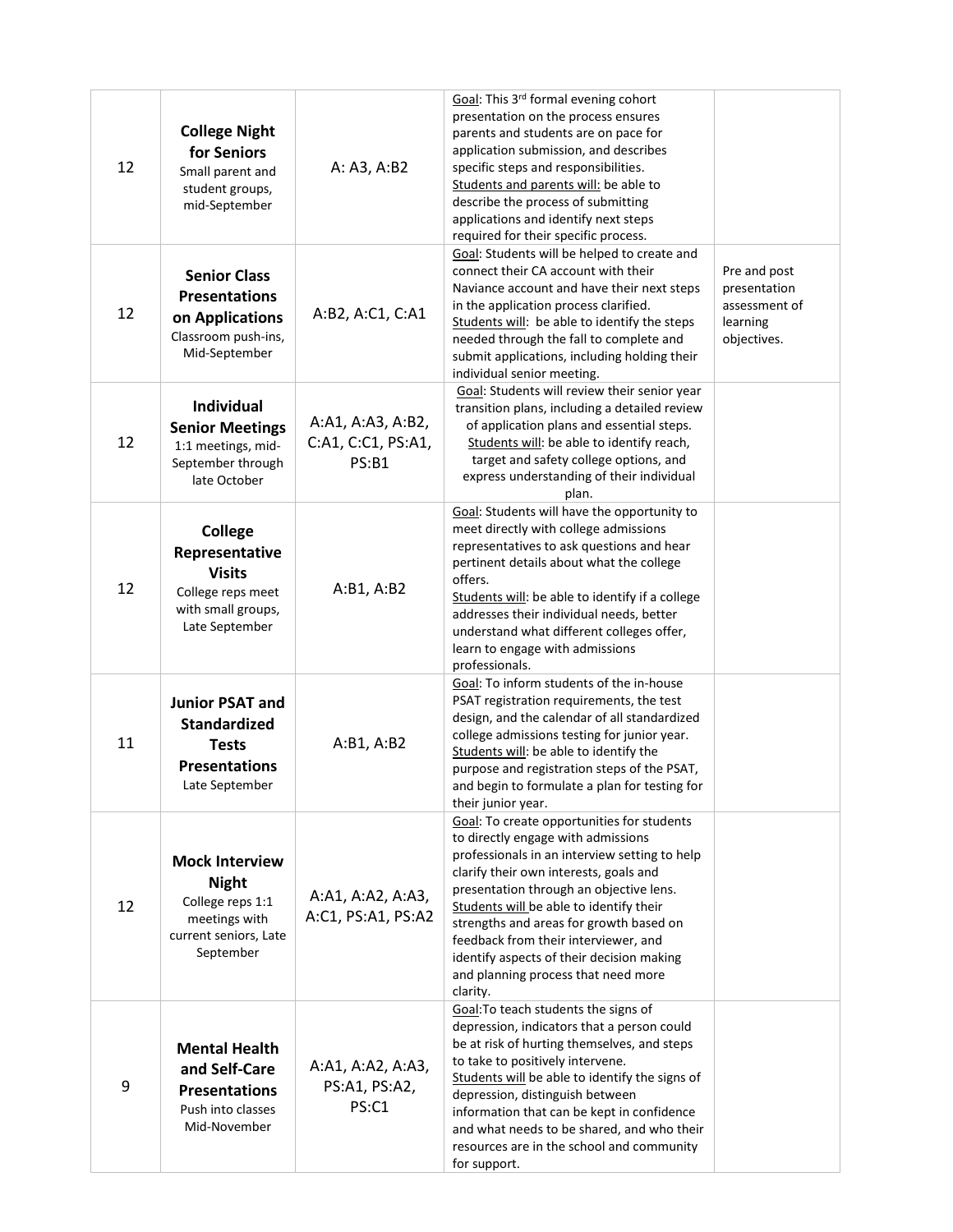| 9            | 9 <sup>th</sup> Grade<br><b>Student</b><br><b>Meetings</b><br>1:1 Meetings in<br>late November                             | A:C1, C:A1, C:C1,<br>PS: A1                                          | Goal: To formally introduce students<br>individually to their counselor, the role of<br>the high school counselor, complete a 9th<br>grade student survey, and review progress<br>through the first academic quarter of high<br>school.<br>Students will be able to identify issues for<br>which they may come to speak with their<br>counselor, how to set up an appointment,<br>and what supports might be needed to<br>assist in their academic and social<br>adjustment to HS. |  |
|--------------|----------------------------------------------------------------------------------------------------------------------------|----------------------------------------------------------------------|------------------------------------------------------------------------------------------------------------------------------------------------------------------------------------------------------------------------------------------------------------------------------------------------------------------------------------------------------------------------------------------------------------------------------------------------------------------------------------|--|
| 11           | <b>College Night</b><br>for Juniors<br>Mid-December                                                                        | A:A1, A:A2, A:A3,<br>A:B2                                            | Goal: To prepare juniors and their parents<br>for the college application process by<br>offering admissions expertise, student<br>experience, and a forecast of essential steps<br>ahead.<br>Students and parents will be able to define<br>the most important aspects of the<br>application for admissions, and clarify their<br>next steps in the admissions process.                                                                                                            |  |
| 12           | <b>Alumni Panel</b><br><b>Current seniors</b><br>present to last<br>year's, graduating<br>class, Late<br>December          | A:B1, A:B2, A:C1,<br>PS:B1                                           | Goal: To offer current students the<br>opportunity to hear from first year college<br>students about their transition to college,<br>and lessons learned in their first semester.<br>Students will be able to identify aspects of<br>the first year transition that could be a<br>challenge, and also identify an aspect of the<br>first semester that create positive<br>anticipation.                                                                                            |  |
| 10           | Sophomore<br>Career<br><b>Inventories &amp;</b><br><b>Naviance</b><br><b>Introduction</b><br>Early January                 | A:A1, A:A2, A:A3,<br>A:B1, A:B2, A:C1,<br>C:A1, C:B1, C:B2,<br>PS:A1 | Goal: To introduce students to the Naviance<br>program, and complete a career interest<br>inventory.<br>Students will be able to identify a career<br>cluster that aligns with their personal value<br>system, and can identify how their current<br>academics connect to their career interests.                                                                                                                                                                                  |  |
| 9, 10,<br>11 | <b>Curriculum</b><br><b>Night</b><br>Large group<br>presentation,<br>Early January                                         | A:A1, A:A3, A:B1,                                                    | Goal: To educate parents and students<br>regarding the academic program at SHS,<br>and answer questions to best inform prior<br>to course selection.<br>Students and parents will be able to identify<br>curriculum options in which they have the<br>greatest interest, and the time line for<br>course selection.                                                                                                                                                                |  |
| 8            | <b>High School</b><br><b>Counselor Visit</b><br>to MS/Taste of<br><b>HS Preview</b><br>WL Classes, Mid-<br>January, Tier 1 | A:A1, A:A3, PS:A1                                                    | Goal: To offer a preview of students' visit to<br>HS, address commonly shared student<br>concerns, and prepare students for 9th<br>grade course selection.<br>Students will: be able to identify 9th grade<br>course options, describe the HS schedule to<br>another student and identify one personal<br>and one academic support opportunity at<br>the HS                                                                                                                        |  |
| 11           | Junior/Parent<br><b>Planning</b><br><b>Conferences</b><br>Individual<br>meetings with<br>parents, Late<br>January          | A:A1, A:A3, A:B2,<br>A:C1, C:A1, C:A2,<br>C:C1, PS:A1, PS:B1         | Goal: To formally begin the process of post<br>high school planning with students and<br>parents.<br>Students and parents will be able to identify<br>the essential aspects of their individual<br>college application process and next steps in<br>researching and targeting appropriate<br>personal and academic fits.                                                                                                                                                           |  |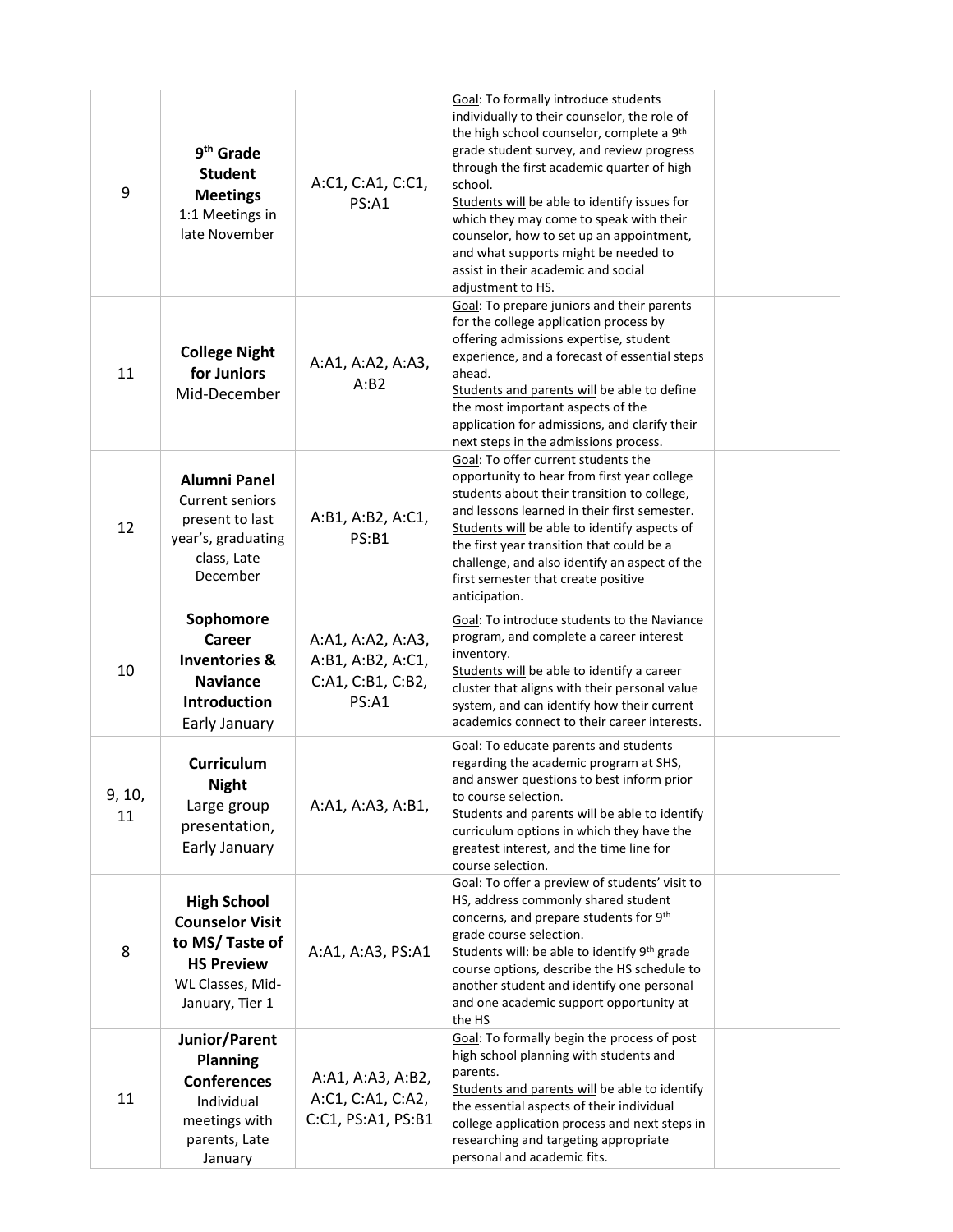| 8            | 8 <sup>th</sup> Grade Taste<br>of High School<br><b>Visit</b><br>Walk through<br>with peer leaders,<br>Late January                 | A:A1, A:A2, A:A3,<br>PS:A1                                            | Goal: To preview with 8th graders their<br>upcoming visit to SHS, educate students as<br>to their academic options in 9th grade, and<br>to address questions and concerns collected<br>through a December survey.<br>Students will be able to identify their core<br>and elective options, as well as the purpose<br>and structure of the HS visit                                                                                 |                                     |
|--------------|-------------------------------------------------------------------------------------------------------------------------------------|-----------------------------------------------------------------------|------------------------------------------------------------------------------------------------------------------------------------------------------------------------------------------------------------------------------------------------------------------------------------------------------------------------------------------------------------------------------------------------------------------------------------|-------------------------------------|
| 10           | <b>Career &amp; Tech</b><br><b>Ed Tour</b><br>Small group, Early<br>February                                                        | A:A1, A:A3, A:B1,<br>A:B2, A:C1, C:A1,<br>C:A2, C:B1, C:B2,<br>C: C1  | Goal: To expose students to the variety of<br>career and technical education programs<br>available through the Tech Center in<br>Yorktown.<br>Students will be able to express which<br>program(s) may be of interest to them, and<br>why.                                                                                                                                                                                         |                                     |
| 9, 10,<br>11 | Individual<br><b>Student Course</b><br>Selection and<br><b>Annual Progress</b><br><b>Meetings</b><br>1:1 meetings, Late<br>February | A:A1, A:A3, A:B1,<br>A:C1, C:A1, C:B1,<br>C:B2, C:C1, PS:A1,<br>PS:B1 | Goal: To create a balanced course selection<br>with students for the upcoming school year,<br>and to review academic and personal<br>progress.<br>Students will be able to indicate the courses<br>and levels they are pursuing, and what<br>courses are required for graduation.<br>Students will also be able to identify any<br>adjustments required to their current<br>academic or extra-curricular progress.                 |                                     |
| 10           | <b>Career Program</b><br>Each semester<br>through Wellness                                                                          | A:B2, A:C1, C:A1,<br>C:A2, C:B1, C:B2,<br>C: C1, PS:B1                | Goal: To help students to continue to<br>connect their potential career interests with<br>their current and future academic work.<br>Through this program we will also help<br>students to connect their interests to future<br>college options.<br>Students will be able to identify a career<br>cluster that fits their interests and connect<br>those interests with colleges that offer that<br>area of study.                 |                                     |
| 10           | <b>STEPS A Lessons</b><br>Each semester<br>through<br>Wellness                                                                      |                                                                       | Goal: To help students to better regulate<br>emotions, recognize different perspectives,<br>engage in more productive communication<br>with peers and adults, and be better<br>equipped to tolerate distress.<br>Students will: be able to identify strategies<br>and ways of thinking that allow them to<br>more effectively accomplish their goals.                                                                              |                                     |
| 12           | <b>Senior Exit</b><br><b>Surveys</b><br>Early May                                                                                   | A:A1, A:B2, A:C1,<br>PS:C1                                            | Goal: To formally collect information from<br>seniors regarding their college plans, and to<br>gather feedback on their college application<br>experience. Feedback will also be collected<br>on students' experience with different<br>programs offered by the counseling office.<br>Students will be able to process their<br>experience through the college process and<br>to offer recommendations for counseling<br>programs. |                                     |
| 11           | <b>Pre-Summer</b><br><b>Junior College</b><br><b>Night</b><br>Mid-June                                                              | A:C1, PS:B1                                                           | Goal: To review essential steps in the<br>college process for students to accomplish<br>in the summer prior to senior year.<br>Students and parents will be able to identify<br>several important steps to accomplish over<br>the summer to allow for a more seamless,<br>less stressful application process in the fall.                                                                                                          | Post-presentation<br>online survey. |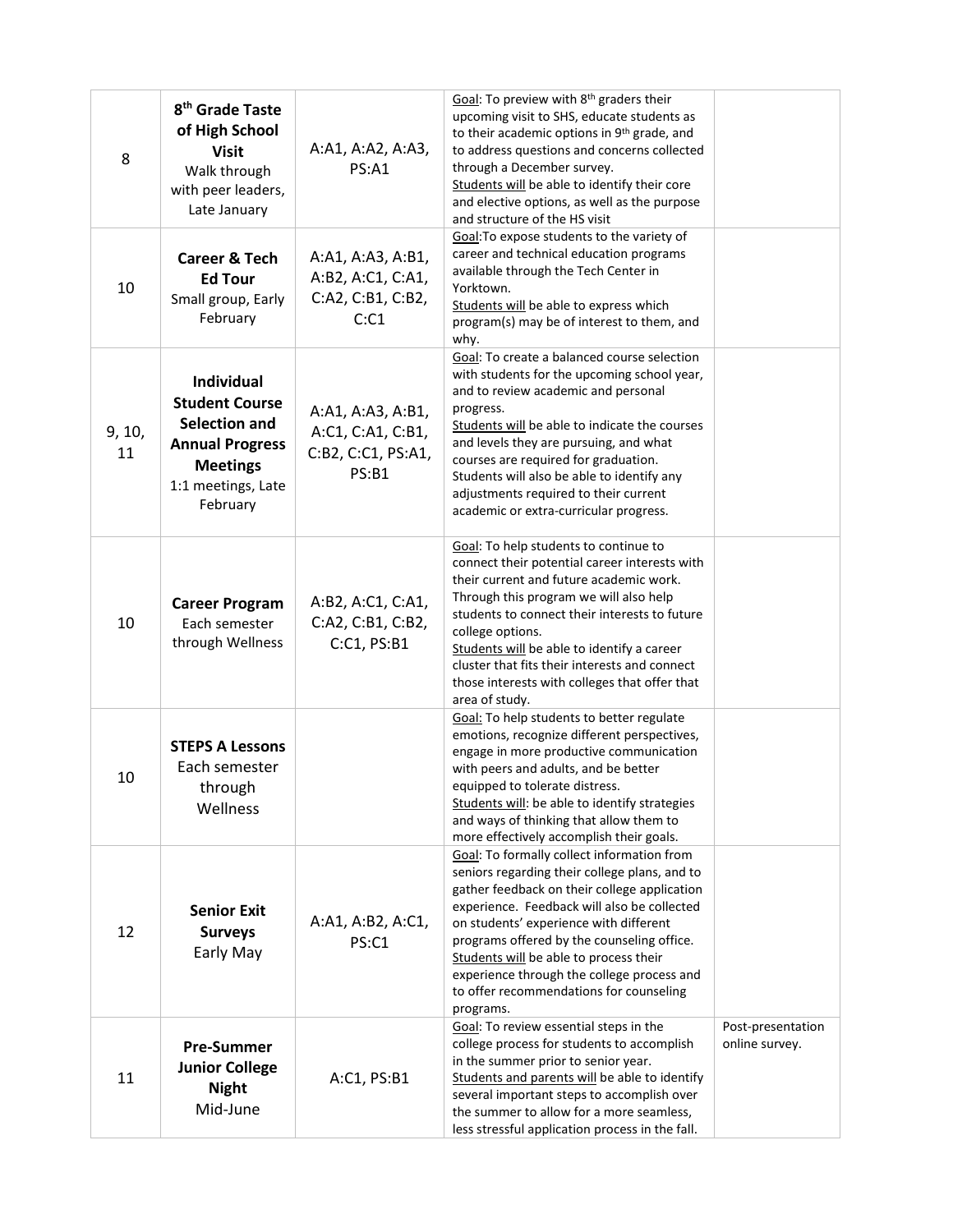**Indirect Services:** These services include meetings and tasks performed on behalf of the student.

504 Initial and Annual Review meetings CSE Initial and Annual Review meetings Whole Child Success Team meetings Parent/Teacher conferences Parent email and telephone communications Teacher and administration consultations Team meetings (MS) Transition conferences Crisis Team meetings

Communications with outside therapists, agencies and college admissions representatives (HS)

# **Somers CSD School Counseling Accountability**

Accountability measures exist through surveys following parent presentations and through direct verbal student feedback in classroom lessons. Further opportunities will be explored to ensure that each program delivered can be more formally assessed for value added, and to assess the value of changes. Key in this will be identifying essential data points that can adequately and accurately measure correlative factors to students' academic and social/emotional progress. A significant goal will be to work to identify how the effectiveness of the programs delivered are measured. Per NYSED Regulations a School Counseling Advisory will also offer the opportunity to review our plan twice annually and explore additional opportunities for the assessment of programs.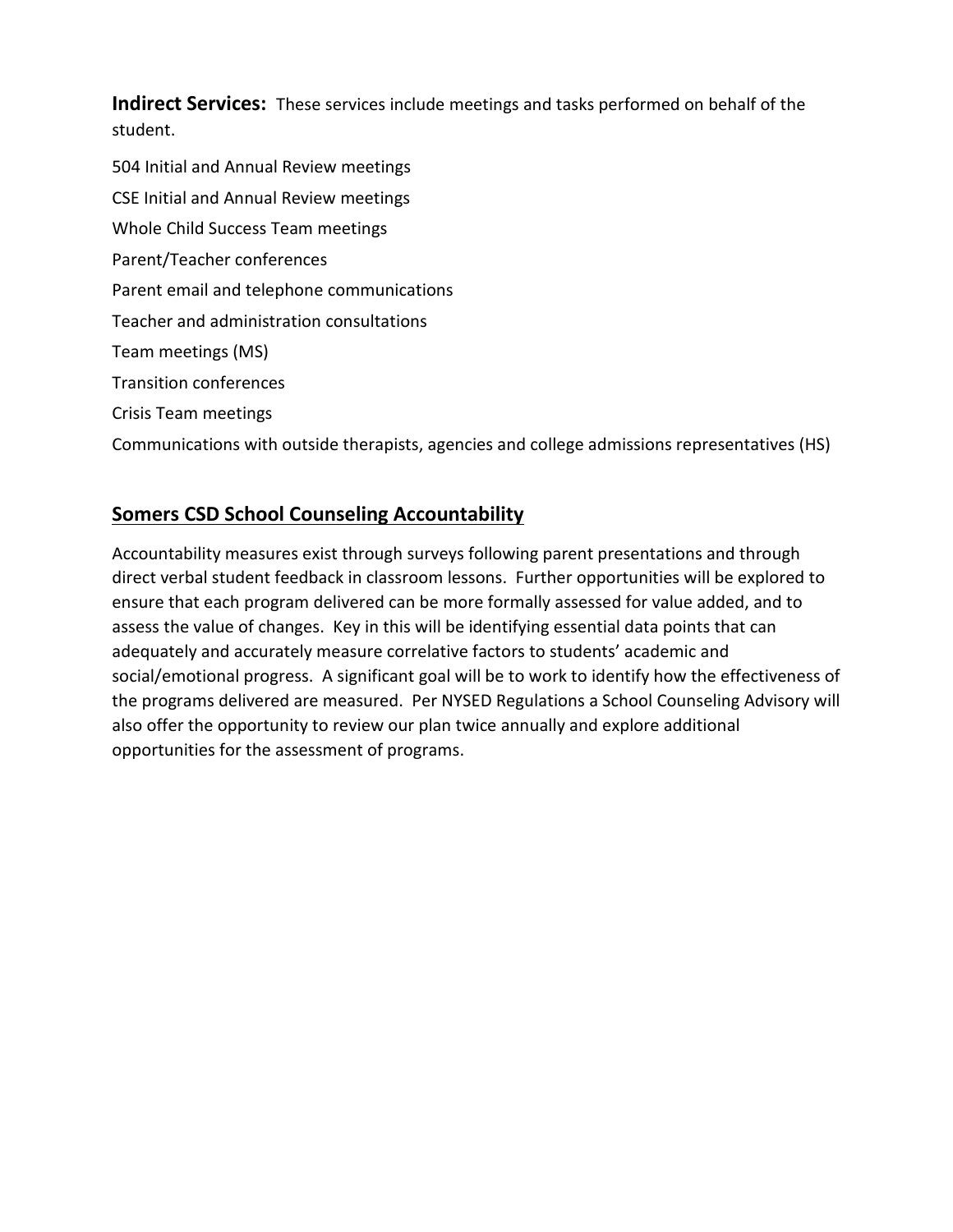# **\*ASCA National Standards**

# *Academic Development*

**Standard A: Students will acquire the attitudes, knowledge and skills that contribute to effective learning in school and across the life span.**

**A:A1 Improve Academic Self-concept** A:A1.1 Articulate feelings of competence and confidence as learners A:A1.2 Display a positive interest in learning. A:A1.3 Take pride in work and achievement. A:A1.4 Accept mistakes as essential to the learning process. **A:A2 Acquire Skills for Improving Learning** A:A2.1 Apply time-management and task-management skills. A:A2.2 Demonstrate how effort and persistence positively affect learning. A:A2.3 Use communication skills to know when and how to ask for help when needed. A:A2.4 Apply knowledge and learning styles to positively influence school performance. **A:A3 Achieve School Success** A:A3.1 Take responsibility for their actions. A:A3.2 Demonstrate the ability to work independently, as well as the ability to work cooperatively with other students. A:A3.3 Develop a broad range of interests and abilities A:A3.4 Demonstrate dependability, productivity and initiative A:A3.5 Share knowledge

**Standard B: Students will complete school with the academic preparation essential to choose from a wide range of substantial post-secondary options, including college.** 

# **A:B1 Improve Learning**

A:B1.1 Demonstrate the motivation to achieve individual potential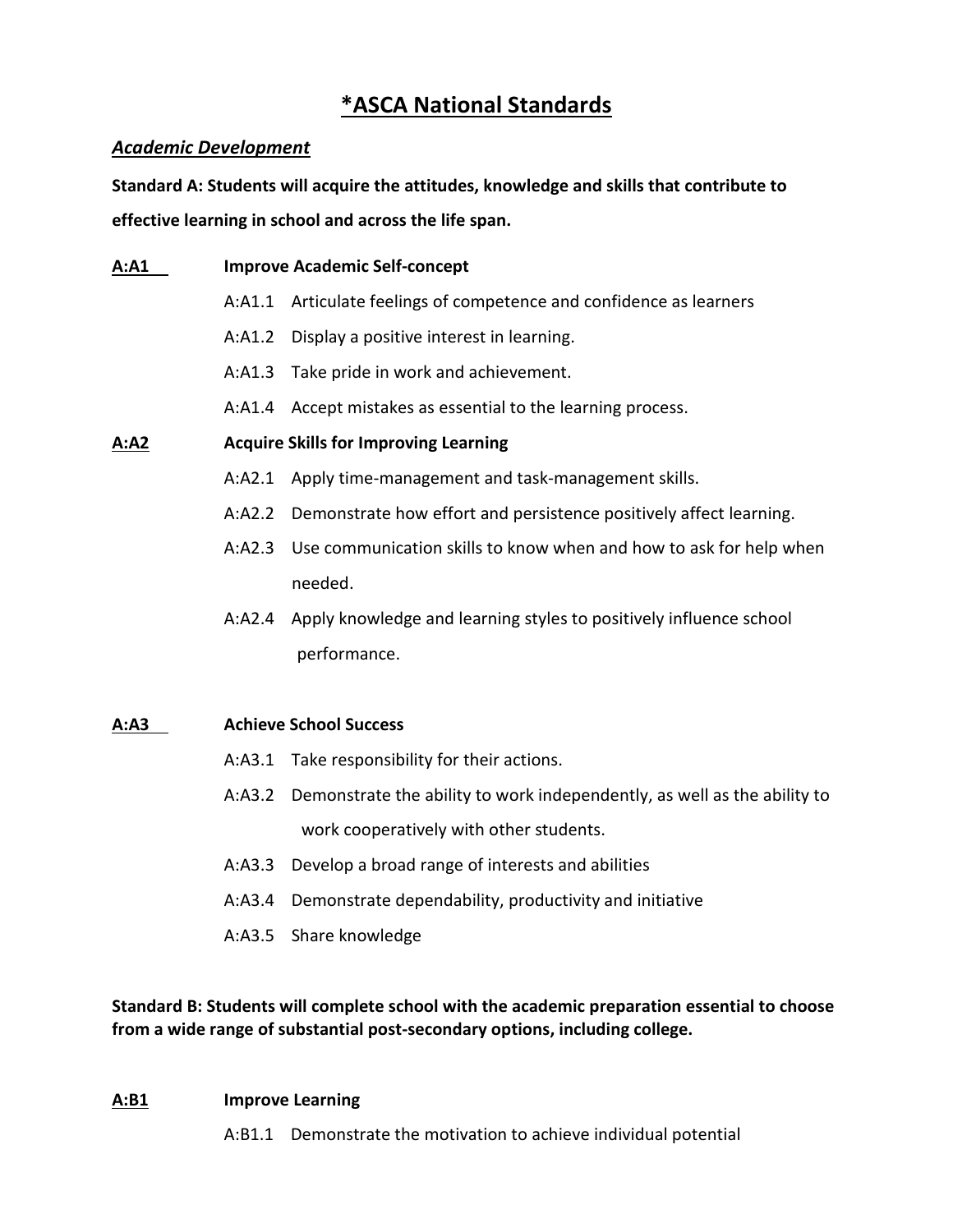- A:B1.2 Learn and apply critical-thinking skills
- A:B1.3 Apply the study skills necessary for academic success at each level
- A:B1.4 Seek information and support from faculty, staff, family, and peers
- A:B1.5 Organize and apply academic information from a variety of sources
- A:B1.6 Use knowledge of learning styles to positively influence school performance
- A:B1.7 Become a self-directed and independent learner

## **A:B2 Plan to Achieve Goals**

- A:B2.1 Establish challenging academic goals in elementary, middle/jr. high and high school
- A:B2.2 Use assessment results in educational planning
- A:B2.3 Develop and implement annual plan of study to maximize academic ability and achievement
- A:B2.4 Apply knowledge of aptitudes and interests to goal setting
- A:B2.5 Use problem-solving and decision-making skills to assess progress

toward

educational goals

- A:B2.6 Understand the relationship between classroom performance and success in school
- A:B2.7 Identify post-secondary options consistent with interests, achievement, aptitude and abilities

# **Standard C: Students will understand the relationship of academics to the world of work and to life at home and in the community.**

### **A:C1 Relate School to Life Experiences**

- A:C1.1 Demonstrate the ability to balance school, studies, extracurricular activities, leisure time and family
- A:C1.2 Seek co-curricular and community experiences to enhance the school experience
- A:C1.3 Understand the relationship between learning and work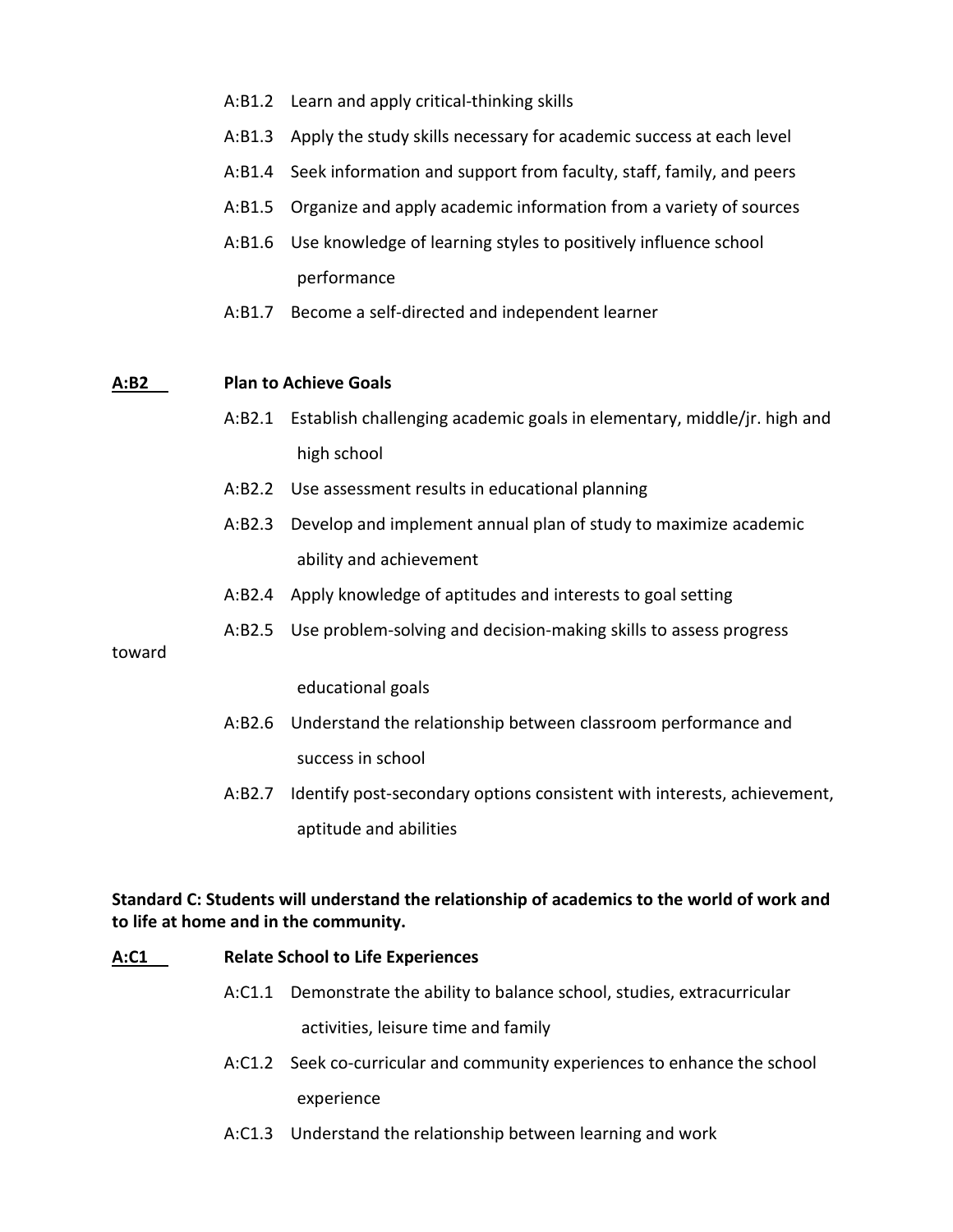- A:C1.4 Demonstrate an understanding of the value of lifelong learning as essential to seeking, obtaining and maintaining life goals
- A:C1.5 Understand that school success is the preparation to make the

#### transition

from student to community member

A:C1.6 Understand how school success and academic achievement enhance future career and vocational opportunities

# *Career Development*

**Standard A: Students will acquire the skills to investigate the world of work in relation to knowledge of self and to make informed career decisions.**

#### **C:A1 Develop Career Awareness**

- C:A1.1 Develop skills to locate, evaluate and interpret career information
- C:A1.2 Learn about the variety of traditional and nontraditional occupations
- C:A1.3 Develop an awareness of personal abilities, skills, interests and motivations
- C:A1.4 Learn how to interact and work cooperatively in teams
- C:A1.5 Learn to make decisions
- C:A1.6 Learn how to set goals
- C:A1.7 Understand the importance of planning
- C:A1.8 Pursue and develop competency in areas of interest
- C:A1.9 Develop hobbies and vocational interests
- C:A1.10 Balance between work and leisure time

#### **C:A2 Develop Employment Readiness**

- C:A2.1 Acquire employability skills such as working on a team, problem-solving and organizational skills
- C:A2.2 Apply job readiness skills to seek employment opportunities
- C:A2.3 Demonstrate knowledge about changing workplace
- C:A2.4 Learn about the rights and responsibilities of employers and employees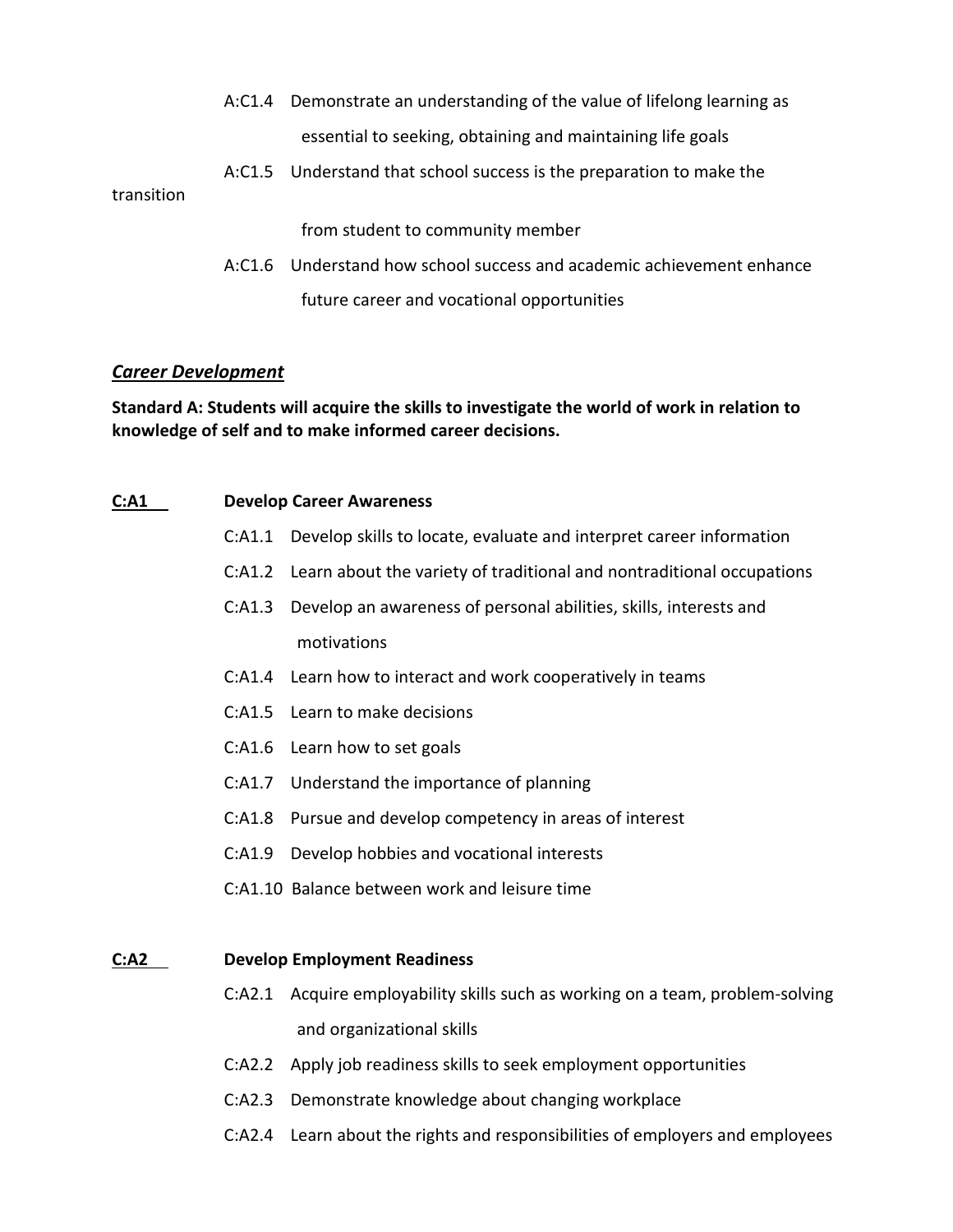- C:A2.5 Learn to respect individual uniqueness in the workplace
- C:A2.6 Learn how to write a resume
- C:A2.7 Develop a positive attitude toward work and learning
- C:A2.8 Understand the importance of responsibility, dependability, punctuality, integrity and effort in the workplace
- C:A2.9 Utilize time- and task-management skills

# **Standard B: Students will employ strategies to achieve future career goals with success and satisfaction.**

# **C:B1 Acquire Career Information**

- C:B1.1 Apply decision-making skills to career planning, course selection and career transition
- C:B1.2 Identify personal skills, interests and abilities and relate them to current career choice
- C:B1.3 Demonstrate knowledge of the career-planning process
- C:B1.4 Know the various ways in which occupations can be classified
- C:B1.5 Use research and information resources to obtain career information
- C:B1.6 Learn to use the Internet to access career-planning information
- C:B1.7 Describe traditional and nontraditional career choices and how they relate to career choice
- C:B1.8 Understand how changing economic and societal needs influence employment trends and future training

#### **C:B2 Identify Career Goals**

C:B2.1 Demonstrate awareness of the education and training needed to

achieve

career goals

- C:B2.2 Assess and modify their educational plan to support career
- C:B2.3 Use employability and job readiness skills in internship, mentoring, shadowing and/or other work experience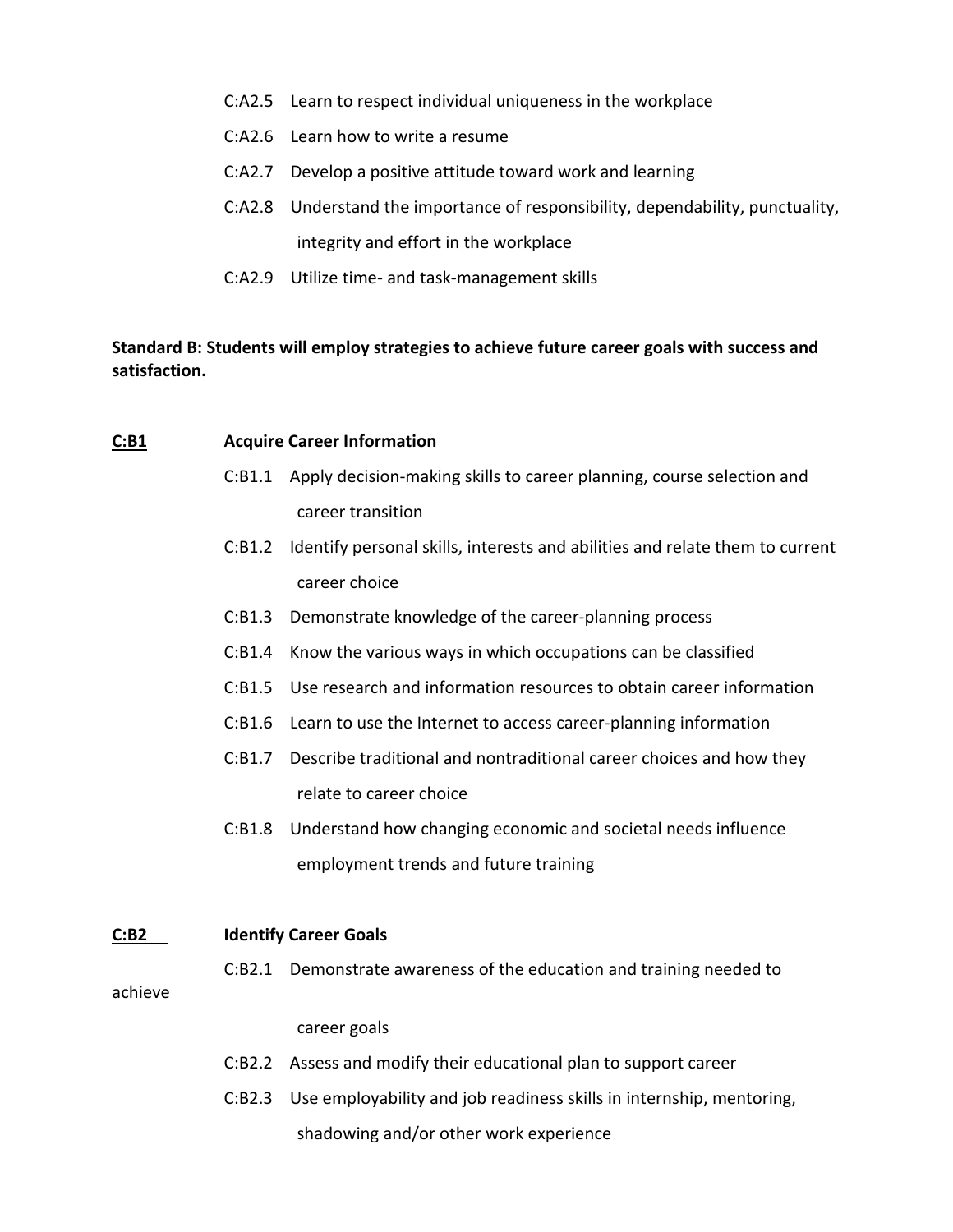- C:B2.4 Select course work that is related to career interests
- C:B2.5 Maintain a career-planning portfolio

**Standard C: Students will understand the relationship between personal qualities, education, training and the world of work.** 

| <u>C:C1</u> |             | <b>Acquire Knowledge to Achieve Career Goals</b>                             |  |
|-------------|-------------|------------------------------------------------------------------------------|--|
|             | C: C1.1     | Understand the relationship between educational achievement and              |  |
|             |             | career success                                                               |  |
|             | C: C1.2     | Explain how work can help to achieve personal success and satisfaction       |  |
|             | C: C1.3     | Identify personal preferences and interests influencing career choice        |  |
| and         |             |                                                                              |  |
|             |             | success                                                                      |  |
|             | C: C1.4     | Understand that the changing workplace requires lifelong learning and        |  |
|             |             | acquiring new skills                                                         |  |
|             | C: C1.5     | Describe the effect of work on lifestyle                                     |  |
|             | C: C1.6     | Understand the importance of equity and access in career choice              |  |
|             | C: C1.7     | Understand that work is an important and satisfying means of personal        |  |
|             |             | expression                                                                   |  |
|             |             |                                                                              |  |
| C: C2       |             | <b>Apply Skills to Achieve Career Goals</b>                                  |  |
|             |             | C:C2.1 Demonstrate how interests, abilities and achievement relate to        |  |
| achieving   |             |                                                                              |  |
|             |             | personal, social, educational and career goals                               |  |
|             | C: C2.2     | Learn how to use conflict management skills with peers and adults            |  |
|             | C: C2.3     | Learn to work cooperatively with others as a team member                     |  |
|             |             | C:C2.4 Apply academic and employment readiness skills in work-based learning |  |
|             |             | situations such as internships, shadowing and/or mentoring                   |  |
|             | experiences |                                                                              |  |

# *Personal/Social Development*

**Standard A: Students will acquire the knowledge, attitude and interpersonal skills to help them understand and respect self and others.**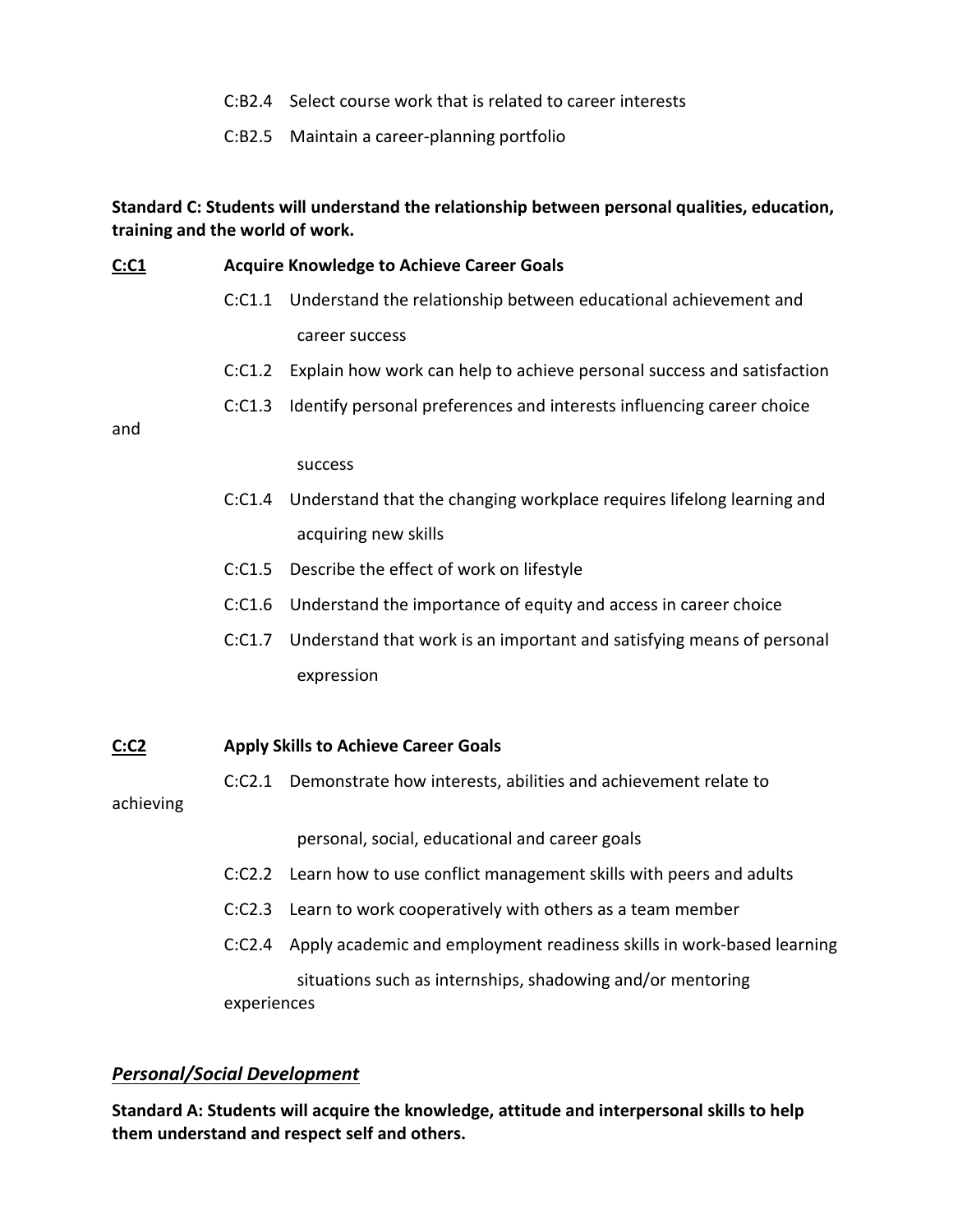#### **PS:A1 Acquire Self-knowledge**

- PS:A1.1 Develop positive attitudes toward self as a unique and worthy person
- PS:A1.2 Identify values, attitudes and beliefs
- PS:A1.3 Learn the goal-setting process
- PS:A1.4 Understand change is a part of growth
- PS:A1.5 Identify and express feelings
- PS:A1.6 Distinguish between appropriate and inappropriate behavior
- PS:A1.7 Recognize personal boundaries, rights and privacy needs
- PS:A1.8 Understand the need for self-control and how to practice it
- PS:A1.9 Demonstrate cooperative behavior in groups
- PS:A1.10 Identify personal strengths and assets
- PS:A1.11 Identify and discuss changing personal and social roles
- PS:A1.12 Identify and recognize changing family roles

#### **PS:A2 Acquire Interpersonal Skills**

- PS:A2.1 Recognize that everyone has rights and responsibilities
- PS:A2.2 Respect alternative points of view
- PS:A2.3 Recognize, accept, respect and appreciate individual differences
- PS:A2.4 Recognize, accept and appreciate ethnic and cultural diversity
- PS:A2.5 Recognize and respect differences in various family configurations
- PS:A2.6 Use effective communication skills
- PS:A2.7 Know that communication involves speaking, listening and nonverbal behavior
- PS:A2.8 Learn how to make and keep friends

# **Standard B: Students will make decisions, set goals and take necessary action to achieve goals.**

#### **PS:B1 Self-knowledge Application**

PS:B1.1 Use a decision-making and problem-solving model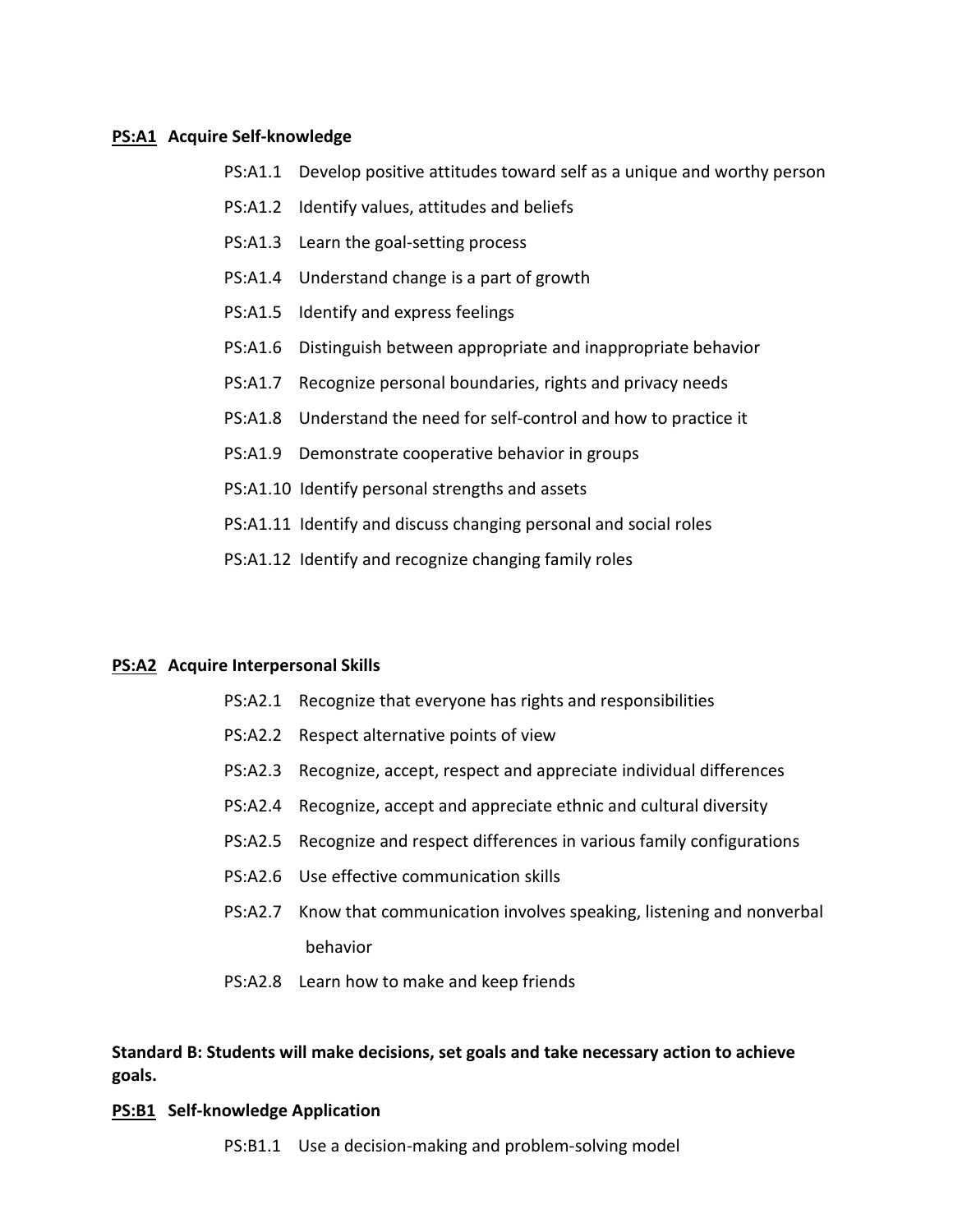- PS:B1.2 Understand consequences of decisions and choices
- PS:B1.3 Identify alternative solutions to a problem
- PS:B1.4 Develop effective coping skills for dealing with problems
- PS:B1.5 Demonstrate when, where and how to seek help for solving problems and making decisions
- PS:B1.6 Know how to apply conflict resolution skills
- PS:B1.7 Demonstrate a respect and appreciation for individual and cultural differences
- PS:B1.8 Know when peer pressure is influencing a decision
- PS:B1.9 Identify long- and short-term goals
- PS:B1.10 Identify alternative ways of achieving goals
- PS:B1.11 Use persistence and perseverance in acquiring knowledge and skills
- PS:B1.12 Develop an action plan to set and achieve realistic goals

### **Standard C: Students will understand safety and survival skills.**

#### **PS:C1 Acquire Personal Safety Skills**

- PS:C1.1 Demonstrate knowledge of personal information (i.e., telephone number, home address, emergency contact)
- PS:C1.2 Learn about the relationship between rules, laws, safety and the protection of rights of the individual
- PS:C1.3 Learn about the differences between appropriate and inappropriate physical contact
- PS:C1.4 Demonstrate the ability to set boundaries, rights, and personal privacy
- PS:C1.5 Differentiate between situations requiring peer support and situations requiring adult professional help
- PS:C1.6 Identify resource people in the school and community, and know how to seek their help
- PS:C1.7 Apply effective problem-solving and decision making-making skills to make safe and healthy choices
- PS:C1.8 Learn about the emotional and physical dangers to substance use and abuse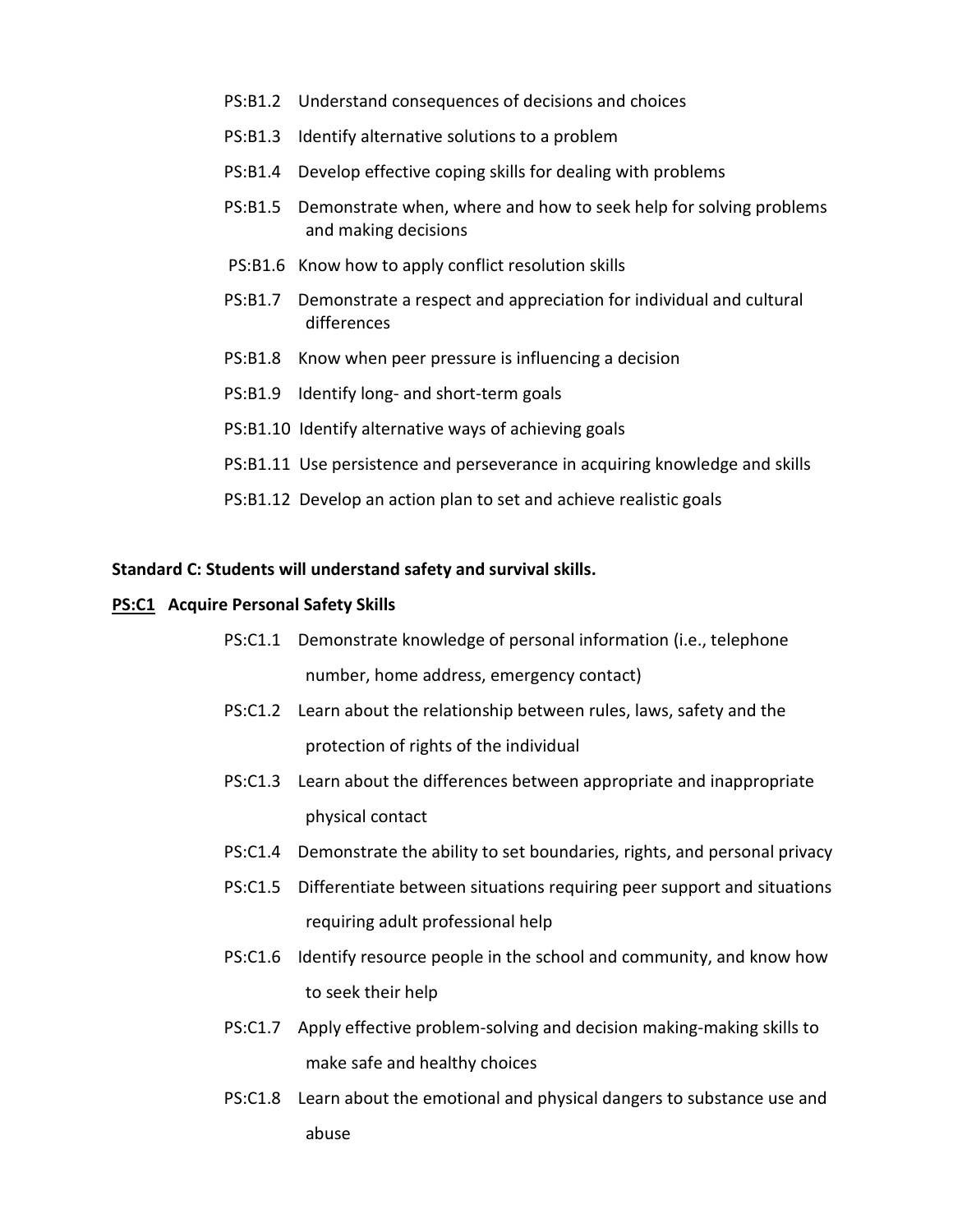- PS:C1.9 Learn how to cope with peer pressure
- PS:C1.10 Learn techniques for managing stress and conflict
- PS:C1.11 Learn coping skills for managing life events

# **\*\*ASCA Mindsets & Behaviors for Student Success: K-12 College- and Career-Readiness Standards for Every Student**

# **Category 1: Mindset Standards**

Includes standards related to the psycho-social attitudes or beliefs students have about themselves in relation to academic work. These make up the students' belief system as exhibited in behaviors.

- **M1.** Belief in development of whole self, including a healthy balance of mental, social/emotional and physical well-being
- **M2.** Self-confidence in ability to succeed
- **M3.** Sense of belonging in the school environment
- **M4.** Understanding that postsecondary education and life-long learning are necessary for long-term career success
- **M5.** Belief in using abilities to their fullest to achieve high-quality results and outcomes
- **M6.** Positive attitude toward work and learning

# **Category 2: Behavior Standards**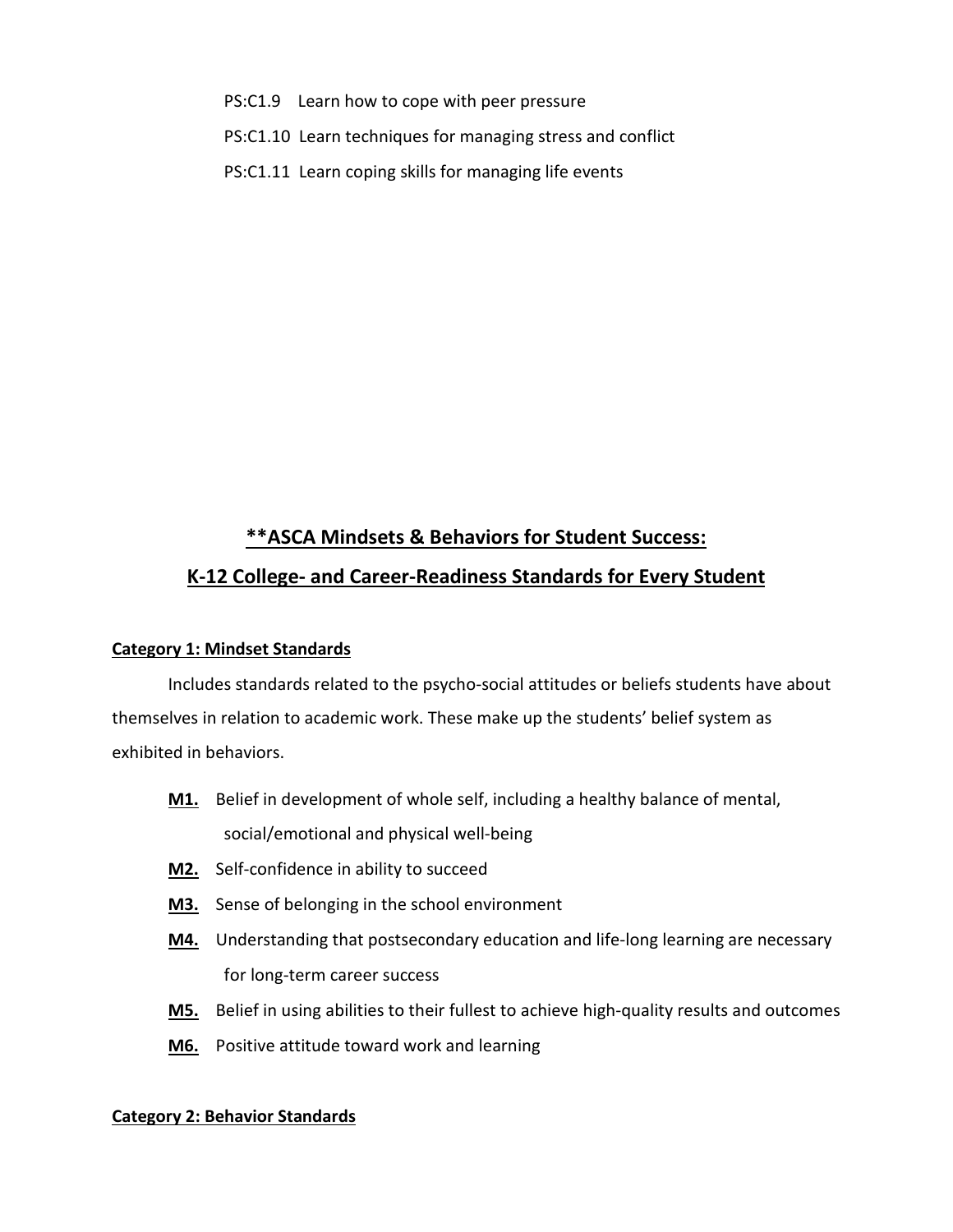These standards include behaviors commonly associated with being a successful student. These behaviors are visible, outward signs that a student is engaged and putting forth effort to learn. The behaviors are grouped into three subcategories.

## 1. **Learning Strategies**

a. Processes and tactics students employ to aid in the cognitive work of thinking, remembering or learning.

# 2. **Self-management Skills**

a. Continued focus on a goal despite obstacles (grit or persistence) and avoidance of distractions or temptations to prioritize higher pursuits over lower pleasures (delayed gratification, self-discipline, self-control).

## 3. **Social Skills**

a. Acceptable behaviors that improve social interactions, such as those between peers or between students and adults.

## **Learning Strategies**

- **B-LS 1.** Demonstrate critical-thinking skills to make informed decisions
- **B-LS 2.** Demonstrate creativity
- **B-LS 3.** Use time-management, organizational and study skills
- **B-LS 4.** Apply self-motivation and self-direction to learning
- **B-LS 5.** Apply media and technology skills
- **B-LS 6.** Set high standards of quality
- **B-LS 7.** Identify long- and short-term academic, career and social/emotional goals
- **B-LS 8.** Actively engage in challenging coursework
- **B-LS 9.** Gather evidence and consider multiple perspectives to make informed decisions
- **B-LS 10.** Participate in enrichment and extracurricular activities

# **Self-Management Skills**